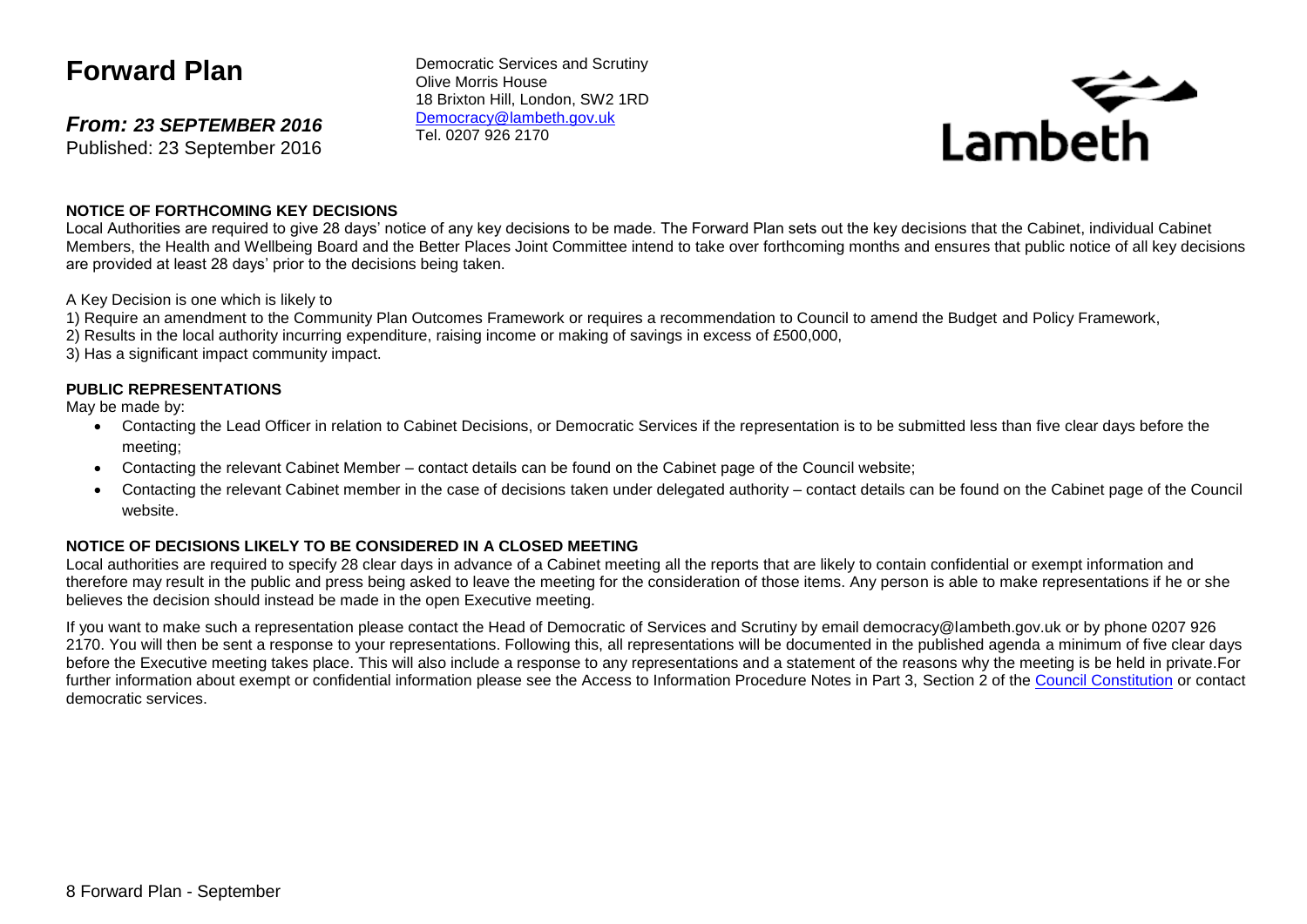# **Reports to be considered by Cabinet**

| Lambeth Children's Social Care<br>Improvement Programme<br>This report recommends:                                                                                                                                                                                                                     | Cabinet | 10 Oct 2016 | Lambeth Children's<br>Social Care<br>Improvement<br>Programme | Orla Oakey, National<br><b>Management Traineee</b><br>ooakey@lambeth.gov.uk |
|--------------------------------------------------------------------------------------------------------------------------------------------------------------------------------------------------------------------------------------------------------------------------------------------------------|---------|-------------|---------------------------------------------------------------|-----------------------------------------------------------------------------|
| (1) That Cabinet note developments<br>since March 2016, including the<br>outcomes of the formal six month<br>review meeting with the DfE held on<br>June 30 2016 visit.                                                                                                                                |         |             |                                                               |                                                                             |
| (2) That Cabinet endorse the progress<br>which has been made in relation to<br>Children's Social Care improvements<br>so far, including progress toward key<br>milestones, and note the feedback<br>from the two Ofsted improvement<br>visits which have taken place since<br>the last cabinet report. |         |             |                                                               |                                                                             |
| (3) That Cabinet endorse the priorities<br>for improvement going forward and<br>note the progress which the DfE and<br>their appointed expert advisors,<br>Morning Lane Associates, will expect<br>to see by January 2017.                                                                             |         |             |                                                               |                                                                             |
| All Wards                                                                                                                                                                                                                                                                                              |         |             |                                                               |                                                                             |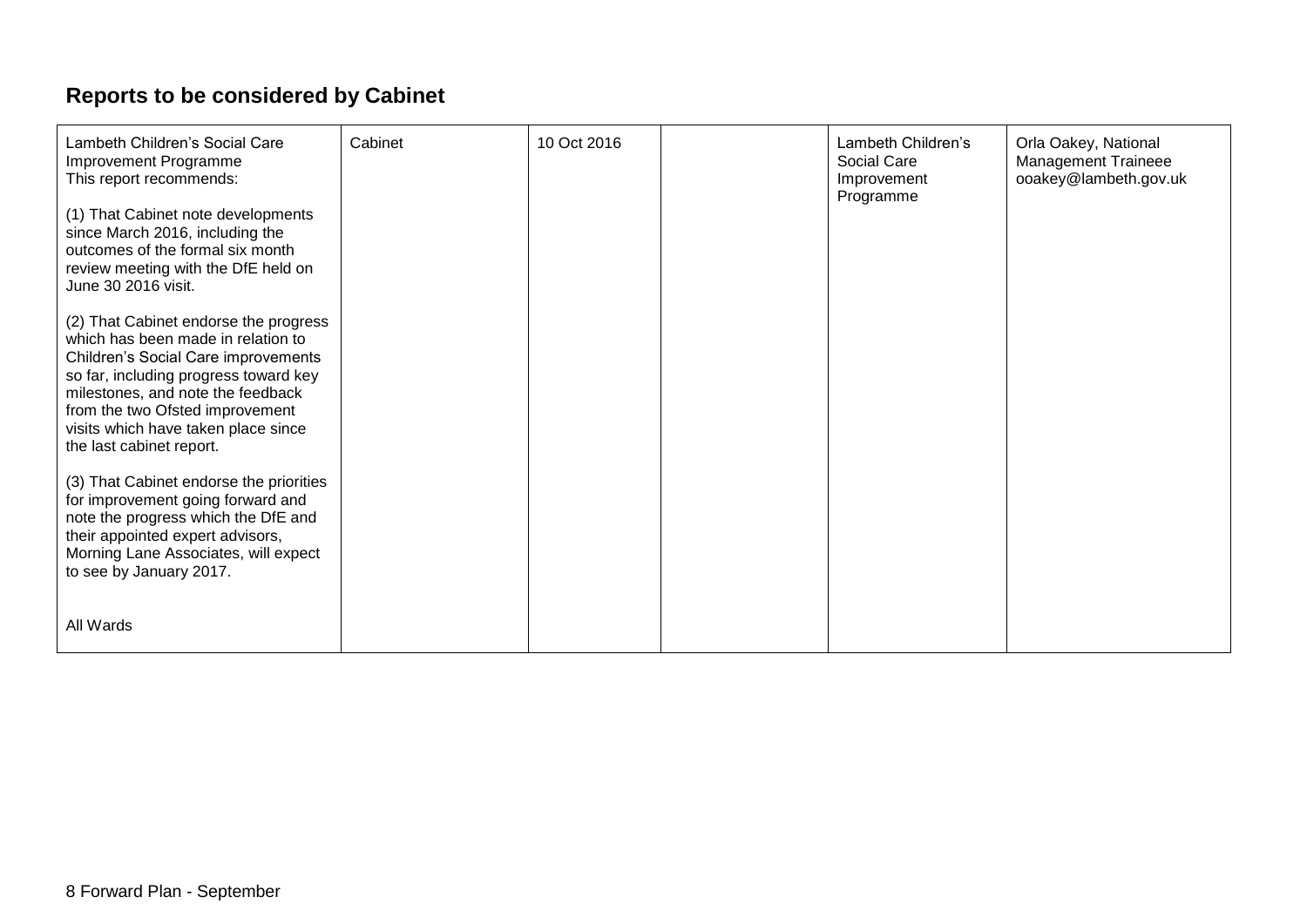| <b>Key Decision (Including Brief</b><br><b>Summary &amp; Expected Outcome)</b><br>(including ward) {1}                                                                                                                                                                                                           | Decision-maker,<br><b>Edition of Forward</b><br><b>Plan when first</b><br>appeared and whether<br>any confidential or<br>exempt Information is<br>to be considered {2} | Date decision<br>to be taken $\{3\}$ | <b>External</b><br><b>Consultation:</b><br>Who<br><b>How</b><br>Closing date {4} | <b>Relevant documents</b><br>${5}$                                                 | Lead Officer (to whom<br>representations should be<br>made, and holder of<br>documents) {6}   |
|------------------------------------------------------------------------------------------------------------------------------------------------------------------------------------------------------------------------------------------------------------------------------------------------------------------|------------------------------------------------------------------------------------------------------------------------------------------------------------------------|--------------------------------------|----------------------------------------------------------------------------------|------------------------------------------------------------------------------------|-----------------------------------------------------------------------------------------------|
| Public Space Protection Order: Street<br>Gambling & Gaming<br>Implementation of the proposed public<br>space protection order to ban street<br>gambling and gaming from<br>Westminster bridge and associated<br>areas following the public consultation.<br>Bishop's                                             | Cabinet<br>Information which is<br>likely to reveal the<br>identity of an individual.                                                                                  | 10 Oct 2016                          |                                                                                  | <b>Public Space</b><br>Protection Order:<br><b>Street Gambling &amp;</b><br>Gaming | Kristian Aspinall<br>kaspinall@lambeth.gov.uk                                                 |
| 4 Year Settlement Guarantee and<br><b>Efficiency Plan</b><br>The Government has offered a 4 year<br>guaranteed minimum grant envelope<br>to increase local authority certainty<br>and confidence towards financial<br>planning for the period April 2016 -<br>March 2020.<br>If the Council wishes to accept the | Cabinet<br>Open                                                                                                                                                        | 10 Oct 2016                          |                                                                                  | 4 Year Settlement<br>Guarantee and<br><b>Efficiency Plan</b>                       | Christina Thompson, Director<br>of Finance<br>Hambrook House, 5th Floor<br>Tel: 020 7926 2634 |
| four year settlement it is required to<br>publish an efficiency plan by 14<br>October 2016.<br>All Wards                                                                                                                                                                                                         |                                                                                                                                                                        |                                      |                                                                                  |                                                                                    |                                                                                               |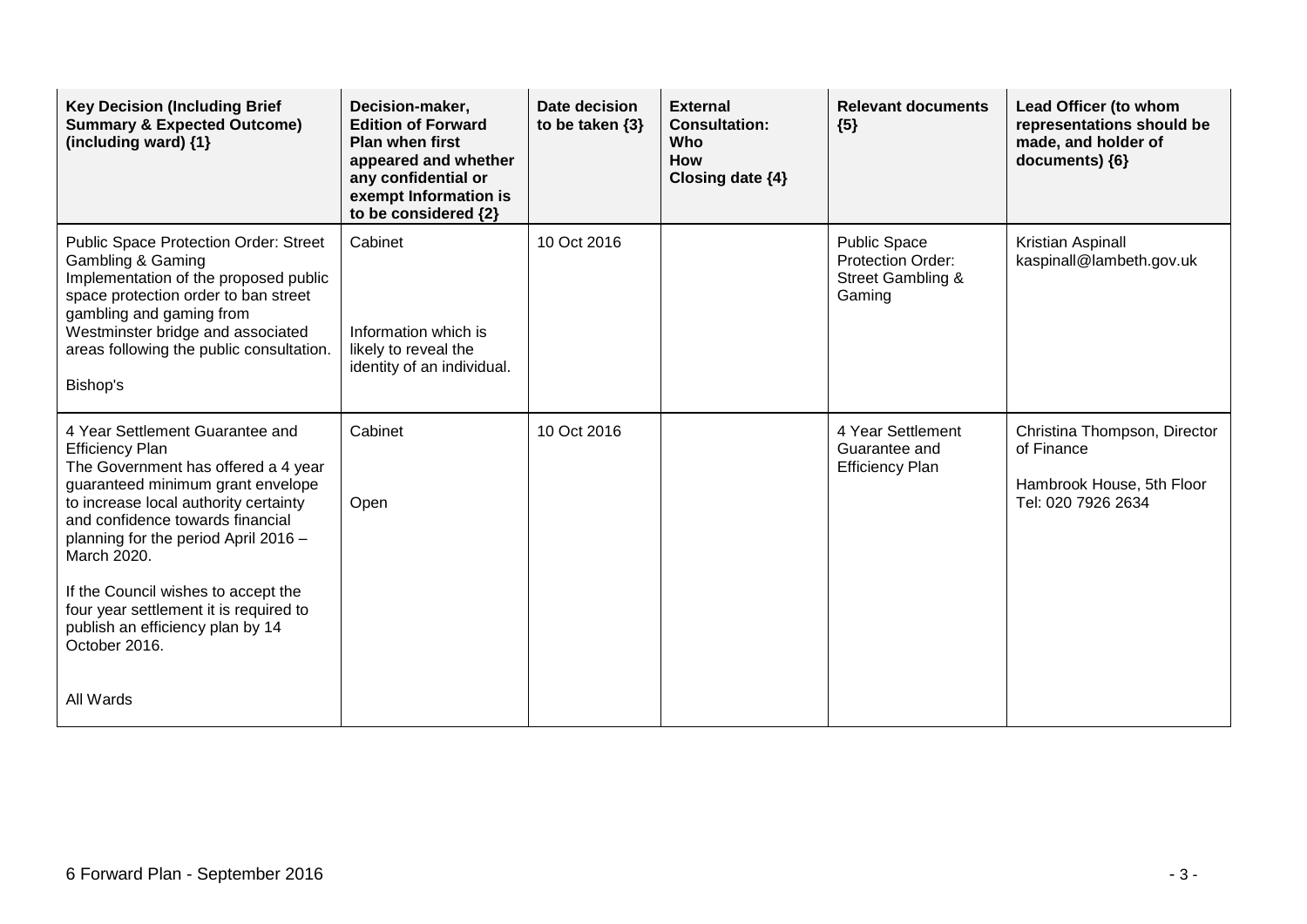| <b>Key Decision (Including Brief</b><br><b>Summary &amp; Expected Outcome)</b><br>(including ward) {1}                                                                                                                                                                                                                                                       | Decision-maker,<br><b>Edition of Forward</b><br><b>Plan when first</b><br>appeared and whether<br>any confidential or<br>exempt Information is<br>to be considered {2} | <b>Date decision</b><br>to be taken $\{3\}$ | <b>External</b><br><b>Consultation:</b><br>Who<br><b>How</b><br>Closing date {4} | <b>Relevant documents</b><br>${5}$                              | Lead Officer (to whom<br>representations should be<br>made, and holder of<br>documents) {6}                                                                                            |
|--------------------------------------------------------------------------------------------------------------------------------------------------------------------------------------------------------------------------------------------------------------------------------------------------------------------------------------------------------------|------------------------------------------------------------------------------------------------------------------------------------------------------------------------|---------------------------------------------|----------------------------------------------------------------------------------|-----------------------------------------------------------------|----------------------------------------------------------------------------------------------------------------------------------------------------------------------------------------|
| Pupil Place Planning and Capital<br>Schools building programme<br>To approve the next stage of the<br>Capital Schools Building programme<br>in light of the revised Pupil place<br>planning projections<br>All Wards                                                                                                                                         | Cabinet                                                                                                                                                                | 7 Nov 2016                                  |                                                                                  |                                                                 | Maggie Harriott, Education<br><b>Strategy Manager</b><br>MHarriott@lambeth.gov.uk<br>10th Floor, International<br>House, Canterbury Crescent,<br>London, SW9 7QE<br>Tel: 020 7926 2108 |
| Terms of reference for new resident<br>engagement structures<br>To agree the terms of reference for<br>the Area Boards and Resident<br>Assemblies<br>All Wards                                                                                                                                                                                               | Cabinet                                                                                                                                                                | 7 Nov 2016                                  |                                                                                  | Terms of reference for<br>new resident<br>engagement structures | <b>Mark Howarth</b><br>MHowarth@lambethliving.org<br>.uk<br>Lambeth Living, Hambrook<br>House                                                                                          |
| <b>Procurement Policy</b><br>Lambeth's Procurement Policy is out<br>of date. This decision would establish<br>a new Procurement Policy to reflect<br>the Council's current position, respond<br>to the National Procurement Strategy<br>for Local Government and provide<br>policy direction for future procurement<br>and commercial activity.<br>All Wards | Cabinet                                                                                                                                                                | 7 Nov 2016                                  |                                                                                  | <b>Procurement Policy</b>                                       | Rachel Willsher, Head of<br>Procurement<br>rwillsher@lambeth.gov.uk                                                                                                                    |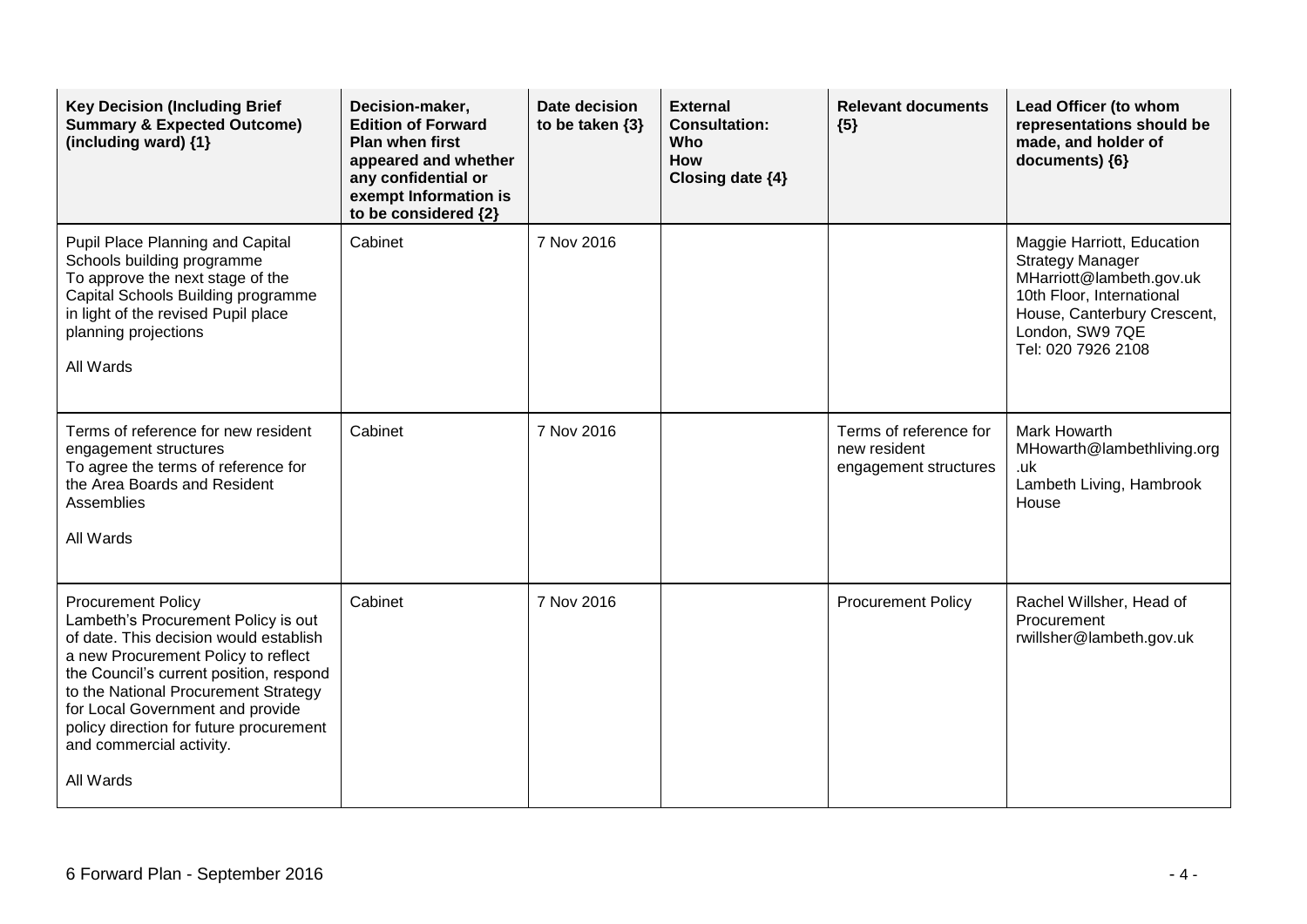| <b>Key Decision (Including Brief</b><br><b>Summary &amp; Expected Outcome)</b><br>(including ward) {1}                           | Decision-maker,<br><b>Edition of Forward</b><br><b>Plan when first</b><br>appeared and whether<br>any confidential or<br>exempt Information is<br>to be considered {2} | Date decision<br>to be taken $\{3\}$ | <b>External</b><br><b>Consultation:</b><br>Who<br><b>How</b><br>Closing date $\{4\}$ | <b>Relevant documents</b><br>${5}$            | Lead Officer (to whom<br>representations should be<br>made, and holder of<br>documents) {6}                                          |
|----------------------------------------------------------------------------------------------------------------------------------|------------------------------------------------------------------------------------------------------------------------------------------------------------------------|--------------------------------------|--------------------------------------------------------------------------------------|-----------------------------------------------|--------------------------------------------------------------------------------------------------------------------------------------|
| <b>Housing Strategy Statement</b><br>To outline Lambeth's strategic<br>approach to housing over the next 3<br>years<br>All Wards | Cabinet                                                                                                                                                                | 12 Dec 2016                          |                                                                                      | <b>Housing Strategy</b><br>Statement          | Tom Tyson (Strategy Team<br>Leader), Strategy and Policy<br>Manager<br>ttyson@lambeth.gov.uk<br>Hambrook House<br>Tel: 020 7926 3544 |
| Carers Strategy - a framework for<br>action<br>To approve the carers strategy for<br>Lambeth<br>All Wards                        | Cabinet                                                                                                                                                                | 12 Dec 2016                          |                                                                                      | Carers Strategy $- a$<br>framework for action | Denis O'Rourke, Assistant<br>Director Integrated<br>Commissioning - Adult<br><b>Mental Health</b><br>denisorourke@nhs.net            |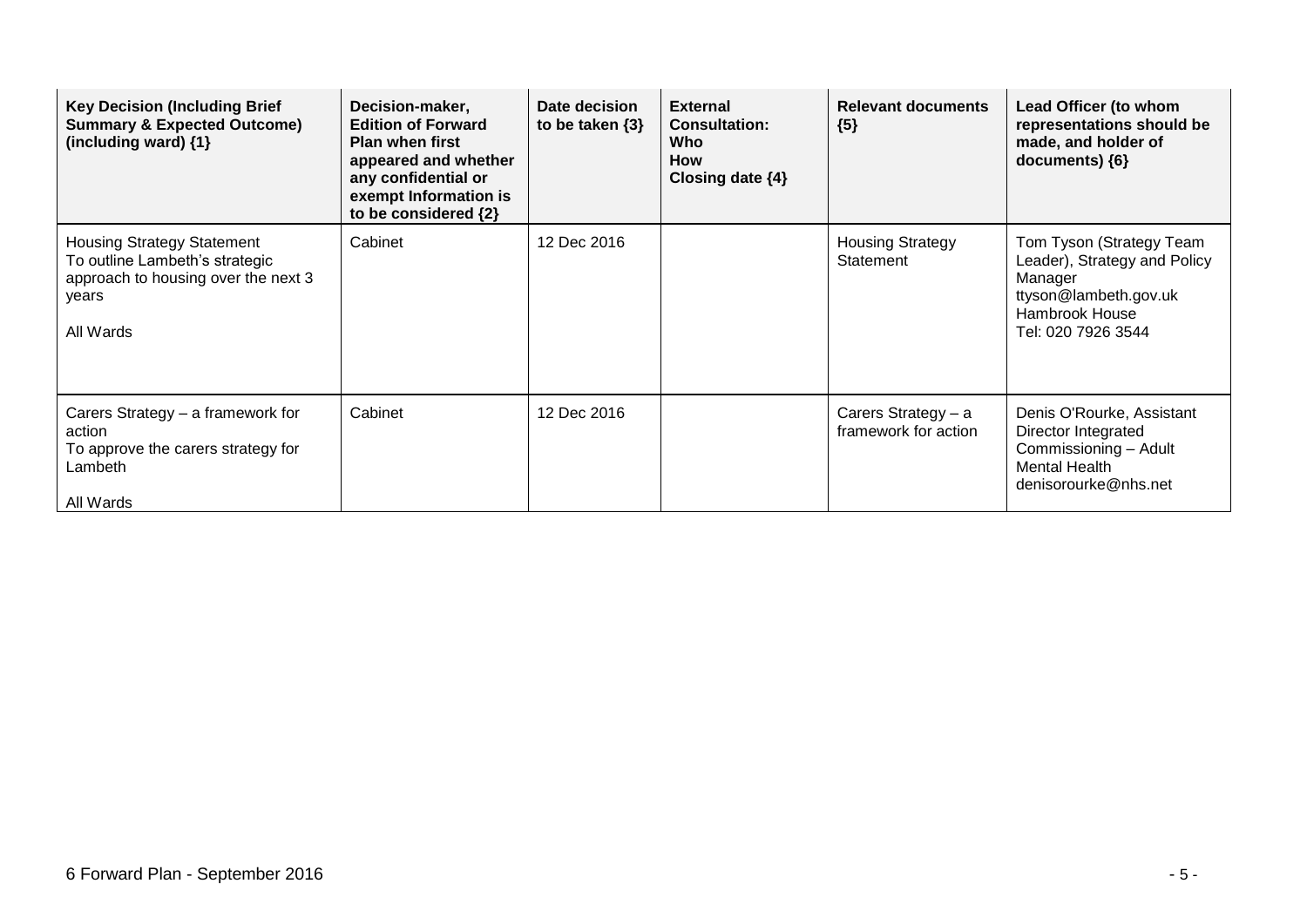| <b>Key Decision (Including Brief</b><br><b>Summary &amp; Expected Outcome)</b><br>(including ward) $\{1\}$ | Decision-maker,<br><b>Edition of Forward</b><br><b>Plan when first</b><br>appeared and whether<br>any confidential or<br>exempt Information is<br>to be considered {2} | Date decision<br>to be taken $\{3\}$ | <b>External</b><br><b>Consultation:</b><br>Who<br><b>How</b><br>Closing date $\{4\}$ | <b>Relevant documents</b><br>${5}$ | Lead Officer (to whom<br>representations should be<br>made, and holder of<br>documents) ${6}$ |
|------------------------------------------------------------------------------------------------------------|------------------------------------------------------------------------------------------------------------------------------------------------------------------------|--------------------------------------|--------------------------------------------------------------------------------------|------------------------------------|-----------------------------------------------------------------------------------------------|
|------------------------------------------------------------------------------------------------------------|------------------------------------------------------------------------------------------------------------------------------------------------------------------------|--------------------------------------|--------------------------------------------------------------------------------------|------------------------------------|-----------------------------------------------------------------------------------------------|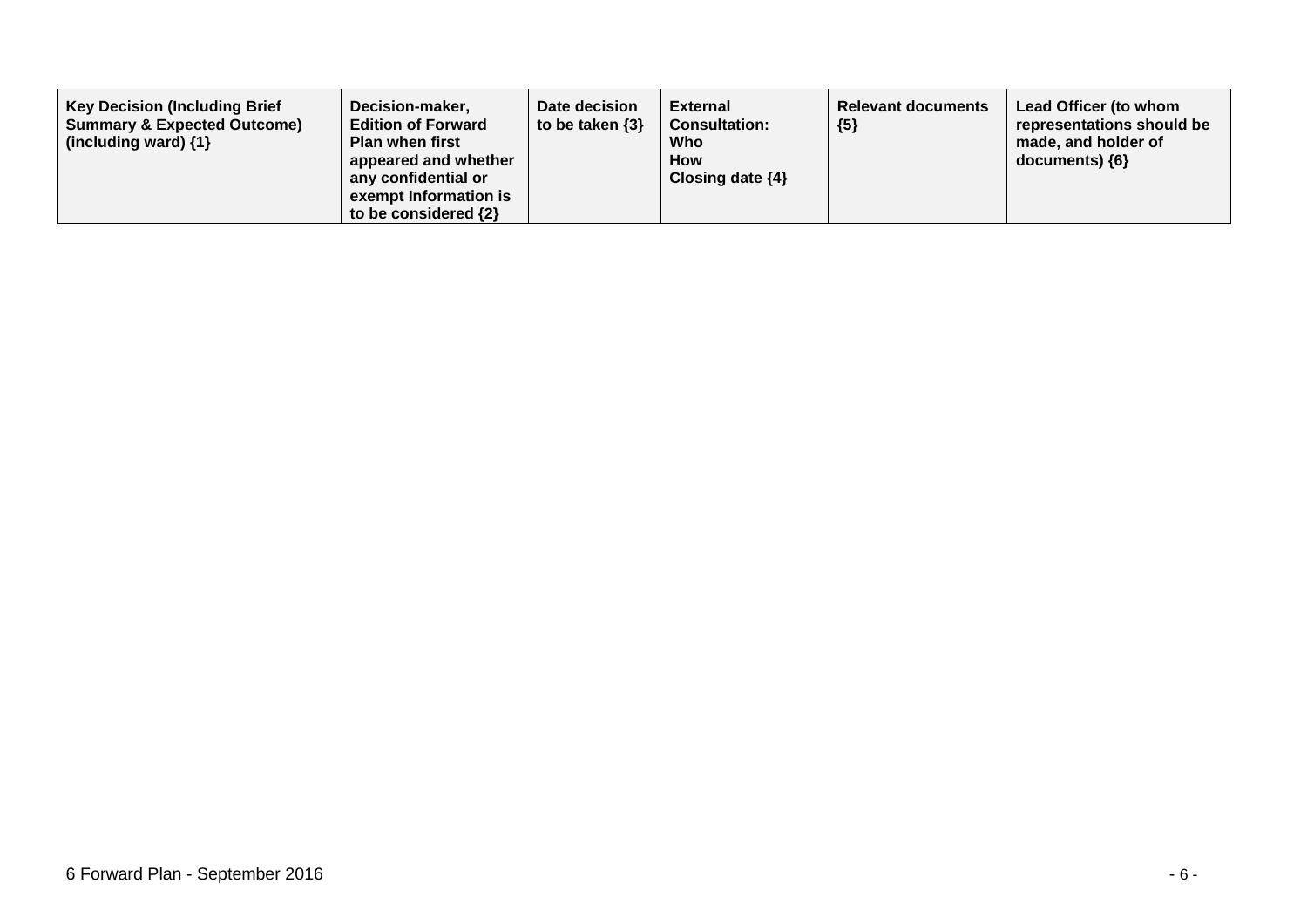| <b>Key Decision (Including Brief</b><br><b>Summary &amp; Expected Outcome)</b><br>(including ward) $\{1\}$ | Decision-maker,<br><b>Edition of Forward</b><br><b>Plan when first</b><br>appeared and whether<br>any confidential or<br>exempt Information is<br>to be considered {2} | Date decision<br>to be taken $\{3\}$ | External<br><b>Consultation:</b><br>Who<br><b>How</b><br>Closing date $\{4\}$ | <b>Relevant documents</b><br>${5}$ | Lead Officer (to whom<br>representations should be<br>made, and holder of<br>$documents)$ {6} |
|------------------------------------------------------------------------------------------------------------|------------------------------------------------------------------------------------------------------------------------------------------------------------------------|--------------------------------------|-------------------------------------------------------------------------------|------------------------------------|-----------------------------------------------------------------------------------------------|
|------------------------------------------------------------------------------------------------------------|------------------------------------------------------------------------------------------------------------------------------------------------------------------------|--------------------------------------|-------------------------------------------------------------------------------|------------------------------------|-----------------------------------------------------------------------------------------------|

### **Reports to be approved by Cabinet Members**

#### **Leader of the Council**

| Nine Elms Vauxhall Business Plan<br>2016/17            | Leader of the Council | 19 Sep 2016 |  | Sandra Roebuck, Assistant<br>Director - Investment and<br>Growth<br>SRoebuck@lambeth.gov.uk |
|--------------------------------------------------------|-----------------------|-------------|--|---------------------------------------------------------------------------------------------|
| Clapham Common; Larkhall; Oval;<br>Prince's; Stockwell | FIELD FIRST PUB       |             |  | Physical Regeneration,<br>Lambeth Town Hall<br>Tel: 020 7926 2594                           |

## **Deputy Leader of the Council (Finance)**

| Deputy Leader of the<br>Council (Finance) | Not before 11<br>Jul 2016 |  | Kevin Crook, Waste Strategy<br>Manager<br>kcrook@lambeth.gov.uk<br><b>Shakespeare House</b><br>Tel: 020 7926 8973 |
|-------------------------------------------|---------------------------|--|-------------------------------------------------------------------------------------------------------------------|
|                                           |                           |  |                                                                                                                   |
|                                           |                           |  |                                                                                                                   |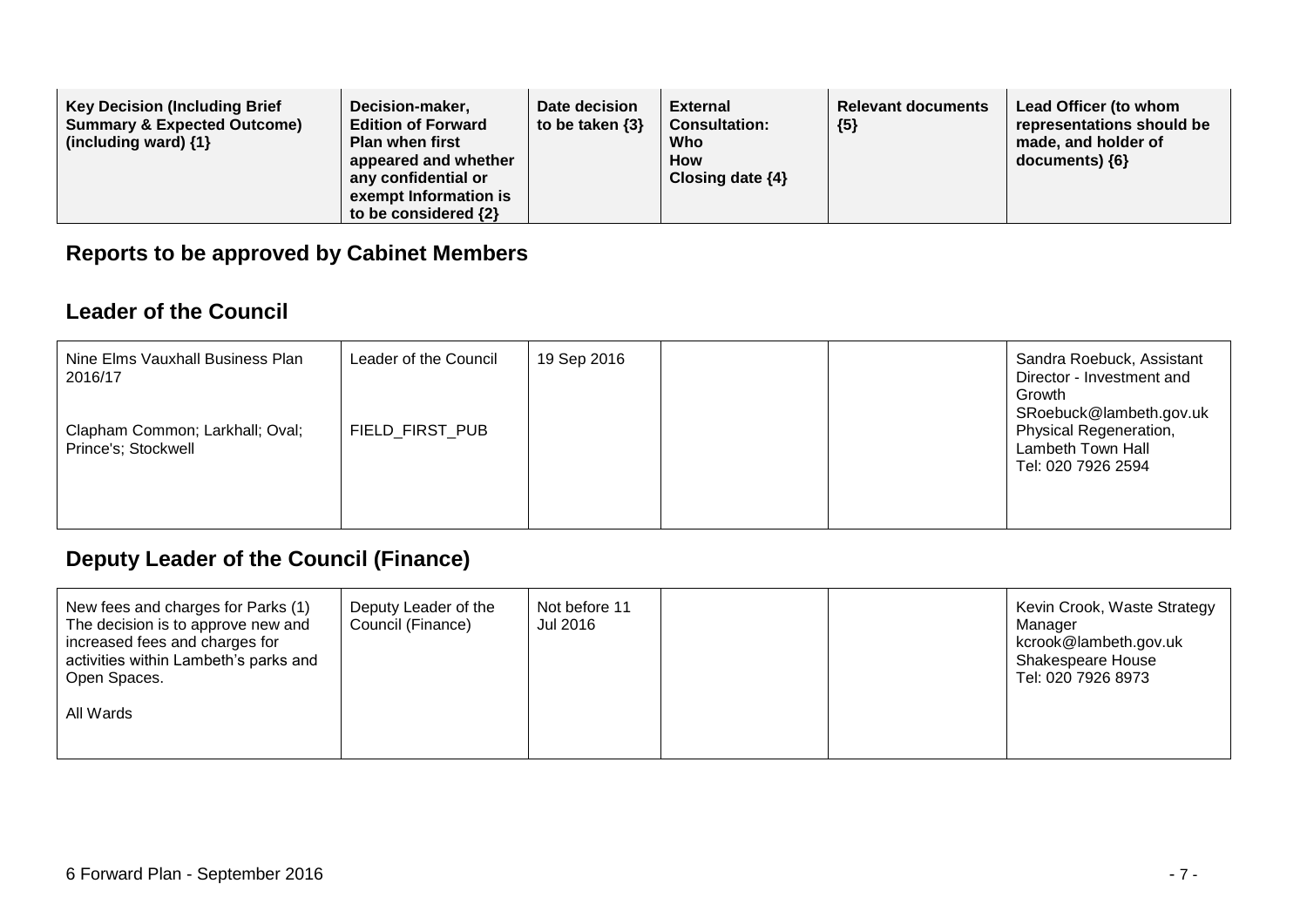| <b>Key Decision (Including Brief</b><br>Decision-maker,<br><b>Summary &amp; Expected Outcome)</b><br><b>Edition of Forward</b><br>(including ward) $\{1\}$<br><b>Plan when first</b><br>appeared and whether<br>any confidential or<br>exempt Information is<br>to be considered {2} | Date decision<br>to be taken $\{3\}$ | External<br><b>Consultation:</b><br>Who<br><b>How</b><br>Closing date $\{4\}$ | <b>Relevant documents</b><br>${5}$ | Lead Officer (to whom<br>representations should be<br>made, and holder of<br>$documents)$ {6} |
|--------------------------------------------------------------------------------------------------------------------------------------------------------------------------------------------------------------------------------------------------------------------------------------|--------------------------------------|-------------------------------------------------------------------------------|------------------------------------|-----------------------------------------------------------------------------------------------|
|--------------------------------------------------------------------------------------------------------------------------------------------------------------------------------------------------------------------------------------------------------------------------------------|--------------------------------------|-------------------------------------------------------------------------------|------------------------------------|-----------------------------------------------------------------------------------------------|

## **Deputy Leader of the Council (Investment and Partnerships)**

| Contract for Provision of<br><b>Communications Services to Harrow</b><br>Council<br>Lambeth Communications has been<br>awarded the contract to provide a full<br>communications service to Harrow<br>council from April 1 2015 up to 31<br>January 2019<br>All Wards | Deputy Leader of the<br>Council (Investment and<br>Partnerships)<br>24th December 2015                                                                                                                                                  | Not before 24<br>Dec 2015 | <b>Contract for Provision</b><br>of Communications<br>Services to Harrow<br>Council | Julian Ellerby, Director<br>Campaigns and<br>Communications<br>jellerby@lambeth.gov.uk<br>Lambeth Town Hall, Brixton<br>Hill, London SW2 1RW |
|----------------------------------------------------------------------------------------------------------------------------------------------------------------------------------------------------------------------------------------------------------------------|-----------------------------------------------------------------------------------------------------------------------------------------------------------------------------------------------------------------------------------------|---------------------------|-------------------------------------------------------------------------------------|----------------------------------------------------------------------------------------------------------------------------------------------|
| Waiver to Use Specialist Recruitment<br>Agencies to Support Lambeth Housing<br><b>Management Services</b><br>To agree unauthorised spend from 1<br>September 2015 and also to agree the<br>temporary extension of the contracts.<br>All Wards                        | Deputy Leader of the<br>Council (Investment and<br>Partnerships)<br>Part exempt<br>Information relating to<br>the financial or business<br>affairs of any particular<br>person (including the<br>authority holding that<br>information) | Not before 7<br>Mar 2016  |                                                                                     | Sumitra Gomer, Interim AD<br><b>Strategy and Regeneration</b><br>SGomer@lambeth.gov.uk<br>3rd floor, Hambrook House<br>Tel: 02079263687      |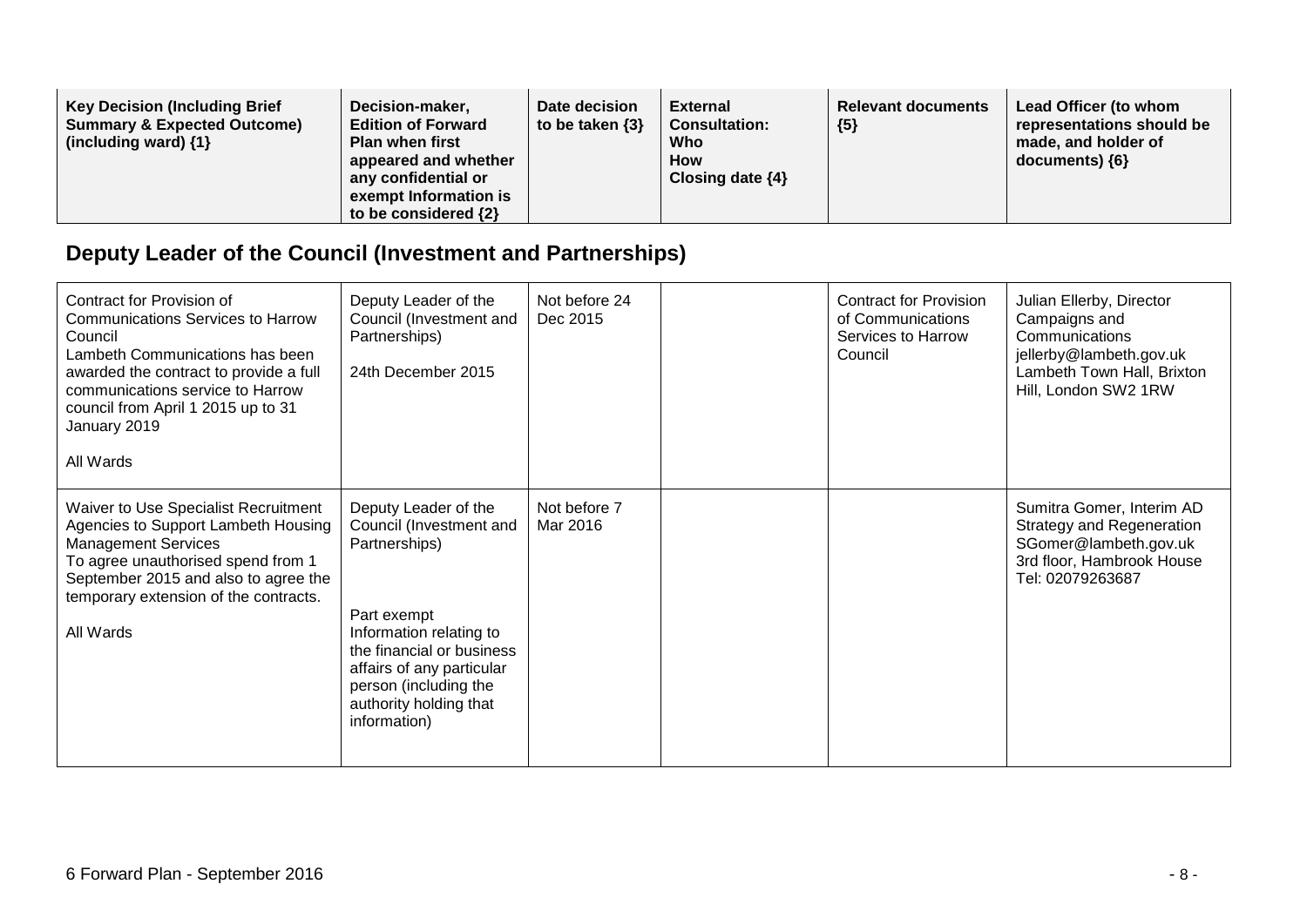| <b>Key Decision (Including Brief</b><br><b>Summary &amp; Expected Outcome)</b><br>(including ward) {1}                                                                                                                                                                                                                                                 | Decision-maker,<br><b>Edition of Forward</b><br><b>Plan when first</b><br>appeared and whether<br>any confidential or<br>exempt Information is<br>to be considered {2} | Date decision<br>to be taken $\{3\}$ | <b>External</b><br><b>Consultation:</b><br>Who<br><b>How</b><br>Closing date {4} | <b>Relevant documents</b><br>${5}$                                        | Lead Officer (to whom<br>representations should be<br>made, and holder of<br>documents) {6}                                                 |
|--------------------------------------------------------------------------------------------------------------------------------------------------------------------------------------------------------------------------------------------------------------------------------------------------------------------------------------------------------|------------------------------------------------------------------------------------------------------------------------------------------------------------------------|--------------------------------------|----------------------------------------------------------------------------------|---------------------------------------------------------------------------|---------------------------------------------------------------------------------------------------------------------------------------------|
| One Oracle Contract Extension<br>To extend the existing One Oracle<br>support arrangements by a further 2<br>years. This is necessary to ensure that<br>the Council can maintain its<br>obligations of Paying people, Paying<br>suppliers and Collecting Debt.<br>All Wards                                                                            | Deputy Leader of the<br>Council (Investment and<br>Partnerships)                                                                                                       | Not before 31<br>Mar 2016            |                                                                                  |                                                                           | Jason Martin, Technical<br><b>Project Manager</b><br>JMartin@lambeth.gov.uk<br>Olive Morris House - 2nd<br>Floor<br>Tel: 020 7926 6244      |
| <b>Employment and Skills Supplementary</b><br><b>Planning Document</b><br>Approval to begin public consultation<br>on a supplementary planning<br>document that will seek employment<br>and skills planning obligations from<br>major developments.<br>All Wards                                                                                       | Deputy Leader of the<br>Council (Investment and<br>Partnerships)<br>Open                                                                                               | Not before 11<br>Jul 2016            |                                                                                  | <b>Employment and Skills</b><br>Supplementary<br><b>Planning Document</b> | John Bennett, Senior PEP<br>Officer<br>JBennett7@lambeth.gov.uk<br>Room 113, Lambeth Town<br>Hall<br>Tel: 020 7926 6452                     |
| <b>Extension of Matrix Contract</b><br>Extension of Matrix Contract for a<br>further six months during the tender of<br>a new contract. The current extension<br>comes to an end on 31 August.<br>Procurement of the new contract will<br>be underway by this time but it will not<br>be completed to award new contract<br>by this date.<br>All Wards | Deputy Leader of the<br>Council (Investment and<br>Partnerships)                                                                                                       | Not before 25<br>Aug 2016            |                                                                                  |                                                                           | Paul Ewing, Senior Project<br>Officer<br>pewing@lambeth.gov.uk<br>Lambeth Town Hall, Brixton<br>Hill, LONDON, SW2 1RW<br>Tel: 020 7926 2585 |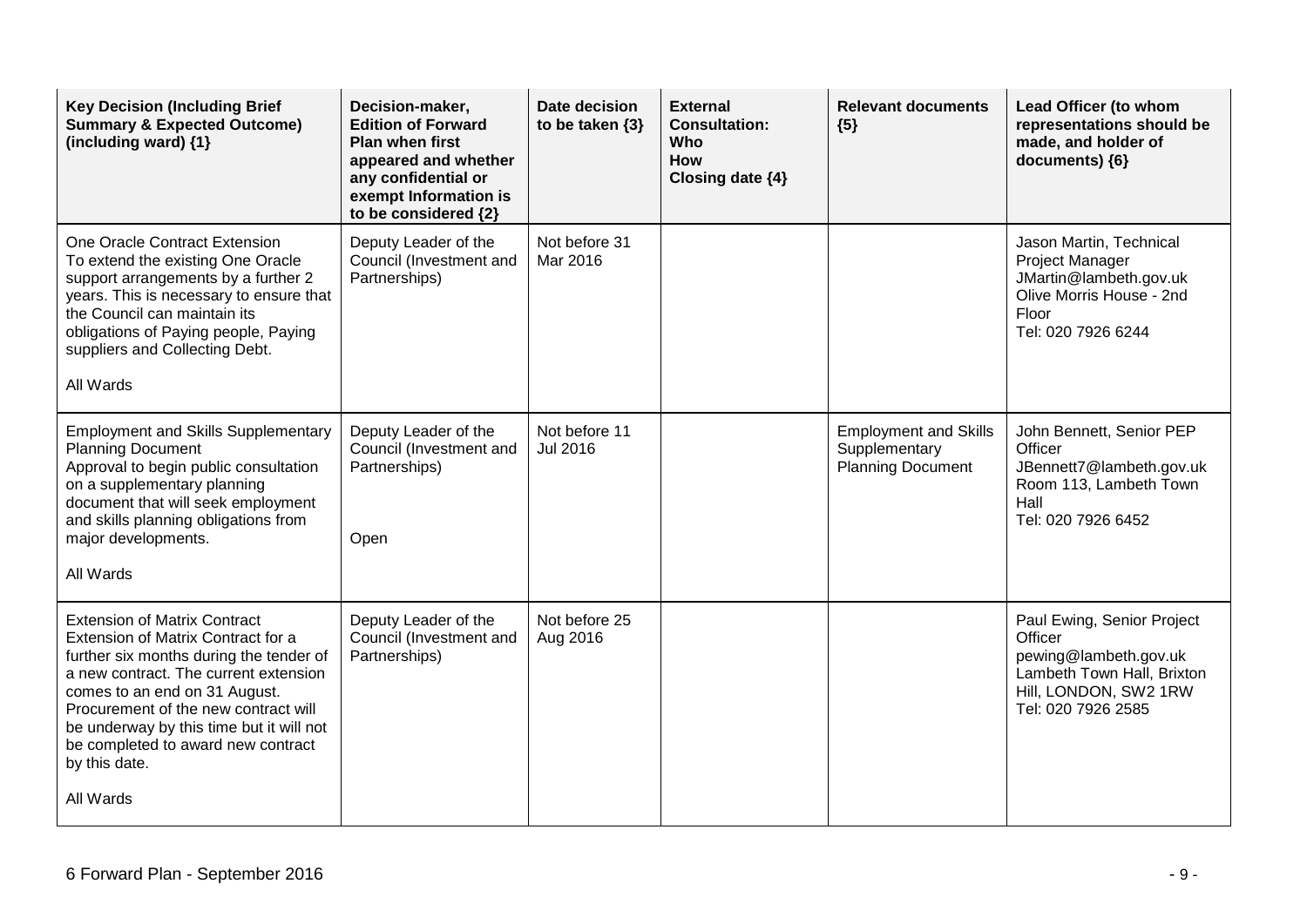| <b>Key Decision (Including Brief</b><br><b>Summary &amp; Expected Outcome)</b><br>(including ward) {1}                                                                                                                                                                                                                                                                                                                                                                        | Decision-maker,<br><b>Edition of Forward</b><br><b>Plan when first</b><br>appeared and whether<br>any confidential or<br>exempt Information is<br>to be considered {2}                                                                  | Date decision<br>to be taken $\{3\}$ | <b>External</b><br><b>Consultation:</b><br>Who<br><b>How</b><br>Closing date {4} | <b>Relevant documents</b><br>${5}$                                                 | Lead Officer (to whom<br>representations should be<br>made, and holder of<br>documents) {6}                                                 |
|-------------------------------------------------------------------------------------------------------------------------------------------------------------------------------------------------------------------------------------------------------------------------------------------------------------------------------------------------------------------------------------------------------------------------------------------------------------------------------|-----------------------------------------------------------------------------------------------------------------------------------------------------------------------------------------------------------------------------------------|--------------------------------------|----------------------------------------------------------------------------------|------------------------------------------------------------------------------------|---------------------------------------------------------------------------------------------------------------------------------------------|
| Delivery of budget 2016-17<br>Implementation of budget<br>recommendations<br>All Wards                                                                                                                                                                                                                                                                                                                                                                                        | Deputy Leader of the<br>Council (Investment and<br>Partnerships)                                                                                                                                                                        | Not before 6 Oct<br>2016             |                                                                                  |                                                                                    |                                                                                                                                             |
| Award of contract for recruitment<br>advertising and communications<br>services<br>To recommend the direct award to<br>Penna Plc for recruitment advertising<br>services as part of the Eastern Shires<br>Purchasing Organisation (ESPO)<br>framework. This will enable the council<br>to draw on a managed provider of<br>recruitment services for a fixed price<br>as and when it requires advertising<br>services for complex or senior level<br>recruitment.<br>All Wards | Deputy Leader of the<br>Council (Investment and<br>Partnerships)<br>Part exempt<br>Information relating to<br>the financial or business<br>affairs of any particular<br>person (including the<br>authority holding that<br>information) | Not before 10<br>Oct 2016            |                                                                                  | Award of contract for<br>recruitment advertising<br>and communications<br>services | Paul Ewing, Senior Project<br>Officer<br>pewing@lambeth.gov.uk<br>Lambeth Town Hall, Brixton<br>Hill, LONDON, SW2 1RW<br>Tel: 020 7926 2585 |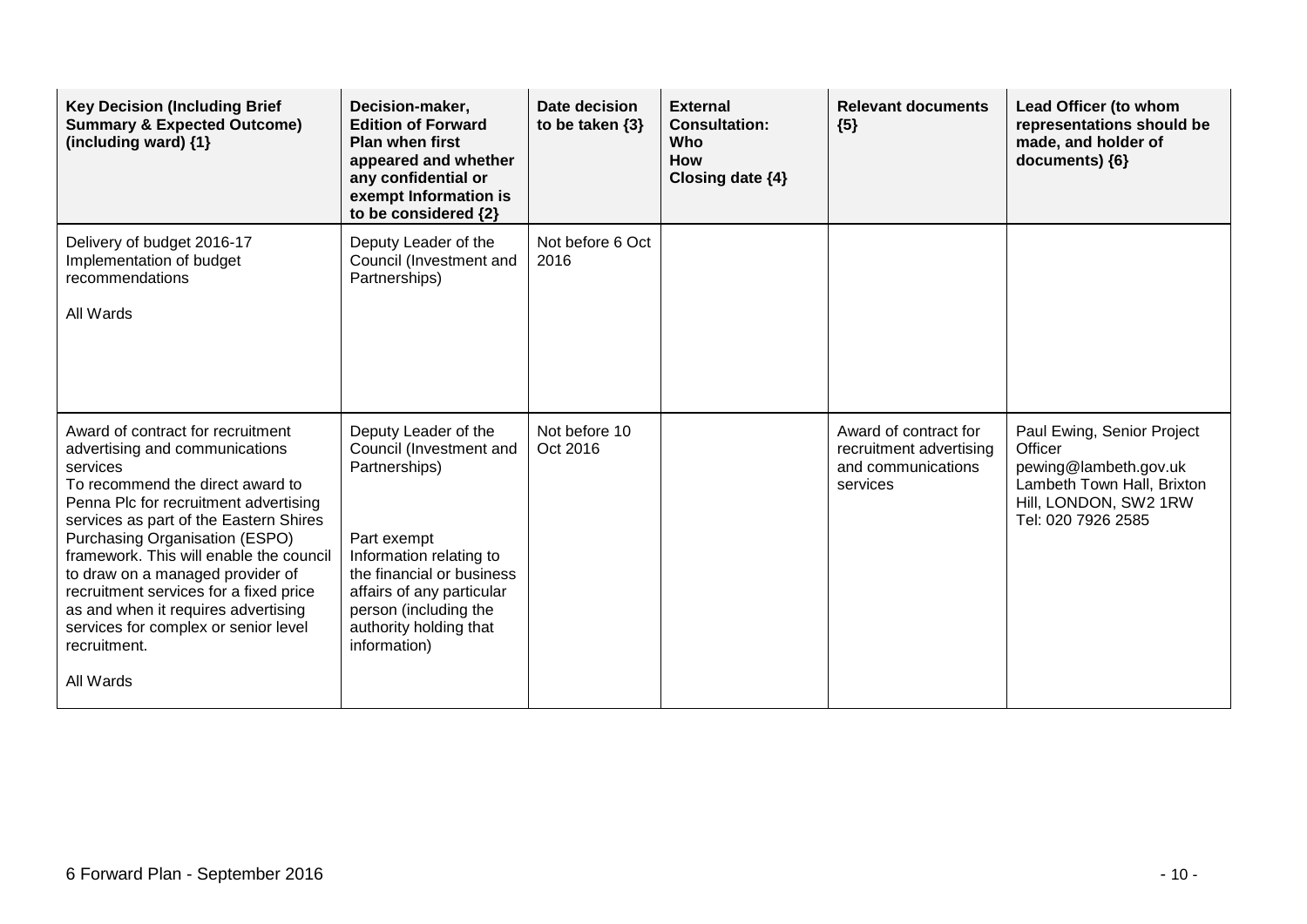| <b>Key Decision (Including Brief</b><br><b>Summary &amp; Expected Outcome)</b><br>(including ward) $\{1\}$ | Decision-maker,<br><b>Edition of Forward</b><br><b>Plan when first</b><br>appeared and whether<br>any confidential or<br>exempt Information is<br>to be considered {2} | Date decision<br>to be taken $\{3\}$ | External<br><b>Consultation:</b><br>Who<br><b>How</b><br>Closing date {4} | <b>Relevant documents</b><br>${5}$ | Lead Officer (to whom<br>representations should be<br>made, and holder of<br>documents) ${6}$ |
|------------------------------------------------------------------------------------------------------------|------------------------------------------------------------------------------------------------------------------------------------------------------------------------|--------------------------------------|---------------------------------------------------------------------------|------------------------------------|-----------------------------------------------------------------------------------------------|
|------------------------------------------------------------------------------------------------------------|------------------------------------------------------------------------------------------------------------------------------------------------------------------------|--------------------------------------|---------------------------------------------------------------------------|------------------------------------|-----------------------------------------------------------------------------------------------|

### **Adult Social Care**

| The social care element of the<br>Integrated Reablement team to be<br>brought in-house, hosted by GSTT.<br>Decision to have a fully integrated<br>Enablement Service with Guy's and St<br>Thomas' NHS Foundation Trust<br>(GSTT) being the host organisation.                                         | Cabinet Member for<br><b>Adult Social Care</b><br>24th December 2015 | Not before 21<br>Jan 2016 |  | Ginny Hume, Commissioning<br>Lead- Domiciliary Care<br>GHume@lambeth.gov.uk<br>Phoenix House<br>Tel: 020 7926 5178 |
|-------------------------------------------------------------------------------------------------------------------------------------------------------------------------------------------------------------------------------------------------------------------------------------------------------|----------------------------------------------------------------------|---------------------------|--|--------------------------------------------------------------------------------------------------------------------|
| Previous attempts to commission the<br>reablement care workers following<br>market testing has failed twice due to<br>provider failure, and the<br>recommendation is that this is now<br>delivered by GSTT. This is in line with<br>the direction of travel for health and<br>social care integration |                                                                      |                           |  |                                                                                                                    |
| Evidence shows that a well-<br>functioning reablement service will<br>generate savings in the community<br>support budget by reducing the<br>number and size of care packages<br>required post-reablement                                                                                             |                                                                      |                           |  |                                                                                                                    |
| All Wards                                                                                                                                                                                                                                                                                             |                                                                      |                           |  |                                                                                                                    |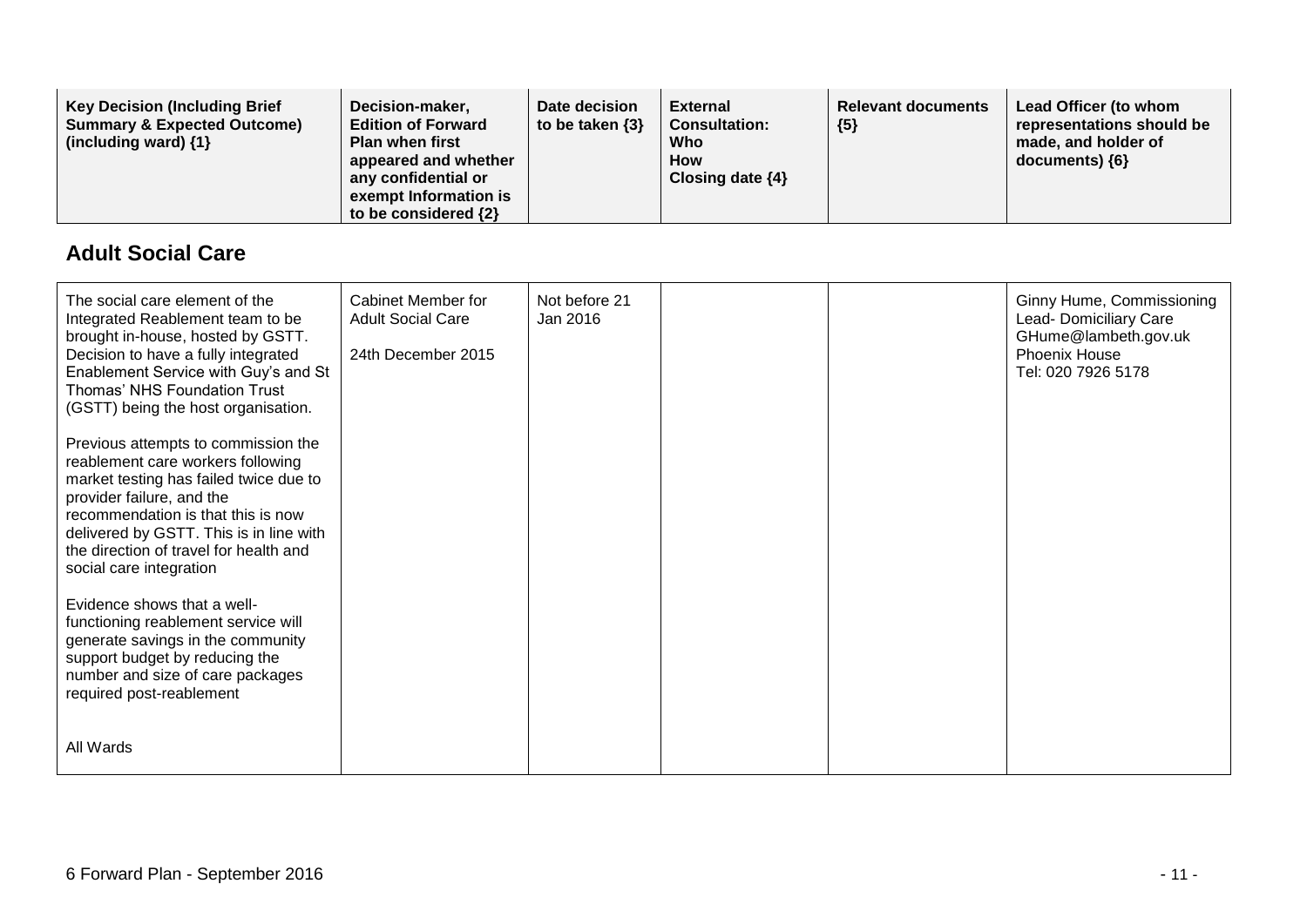| <b>Key Decision (Including Brief</b><br><b>Summary &amp; Expected Outcome)</b><br>(including ward) {1}                                                                                                                                                                                                                                                                                                                                                                                                                                                                                                                                                                                                                                                                                                            | Decision-maker,<br><b>Edition of Forward</b><br><b>Plan when first</b><br>appeared and whether<br>any confidential or<br>exempt Information is<br>to be considered {2} | Date decision<br>to be taken $\{3\}$ | <b>External</b><br><b>Consultation:</b><br><b>Who</b><br><b>How</b><br>Closing date {4}                                                                                                                                                                                                                                                                                                                                                                                       | <b>Relevant documents</b><br>${5}$ | Lead Officer (to whom<br>representations should be<br>made, and holder of<br>documents) {6}                                               |
|-------------------------------------------------------------------------------------------------------------------------------------------------------------------------------------------------------------------------------------------------------------------------------------------------------------------------------------------------------------------------------------------------------------------------------------------------------------------------------------------------------------------------------------------------------------------------------------------------------------------------------------------------------------------------------------------------------------------------------------------------------------------------------------------------------------------|------------------------------------------------------------------------------------------------------------------------------------------------------------------------|--------------------------------------|-------------------------------------------------------------------------------------------------------------------------------------------------------------------------------------------------------------------------------------------------------------------------------------------------------------------------------------------------------------------------------------------------------------------------------------------------------------------------------|------------------------------------|-------------------------------------------------------------------------------------------------------------------------------------------|
| Extra Care Housing Developments at<br><b>Elderberry Grove and Denby Court</b><br>A competitive selection process is<br>planned in order to identify a suitably<br>experienced and qualified Registered<br>Provider of Social Housing to design,<br>build and operate two extra care<br>housing schemes on the sites of<br>current sheltered housing schemes<br>which are in the process of being<br>decommissioned. The proposed<br>selection process is robust and<br>transparent and described in a<br>Procurement Strategy report to be<br>approved by the Council's<br>Procurement Board. Following the<br>selection process a decision will be<br>required to enter into formal contract<br>negotiations including land transfer,<br>development and nomination<br>agreements with the successful<br>bidder. | Cabinet Member for<br><b>Adult Social Care</b><br>19.02.15                                                                                                             | Not before 18<br>Nov 2015            | Co-production with<br>tenants on service<br>requirement has<br>been underway since<br>decision to redevelop<br>schemes was taken<br>in November 2013.<br>Tenants'<br>representatives are<br>included in<br>production of tender<br>documentation and<br>will be included in the<br>valuation and<br>selection process.<br>Shortlisted providers<br>will be required to<br>present to wider<br>tenants group and<br>feedback will<br>contribute to the<br>selection of the RP. |                                    | David Worrall, Senior<br>Commissioning Manager,<br>Health and Wellbeing<br>dworrall@lambeth.gov.uk<br>Phoenix House<br>Tel: 020 7926 9978 |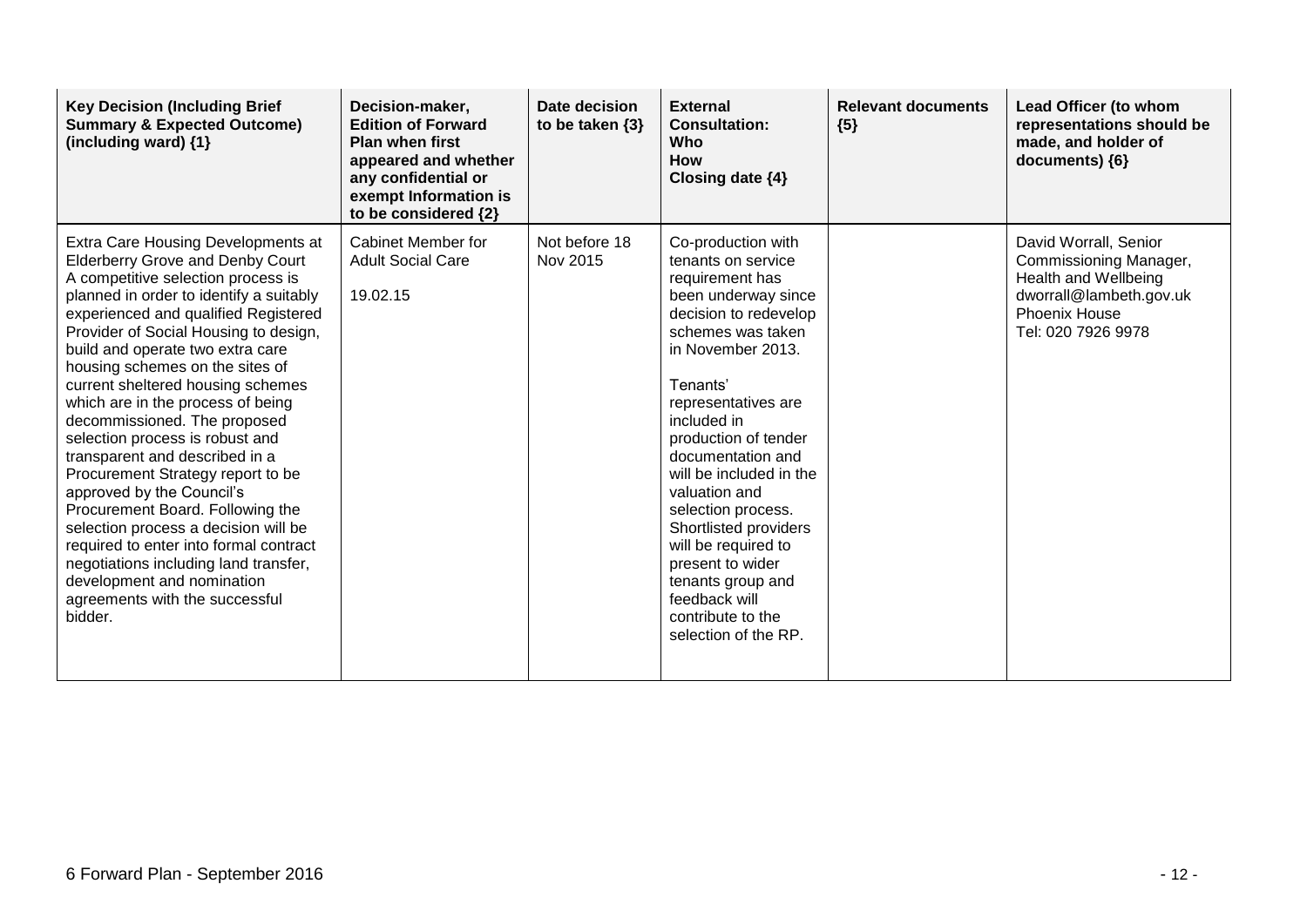| <b>Key Decision (Including Brief</b><br><b>Summary &amp; Expected Outcome)</b><br>(including ward) {1}                                                                                                                                                                                                                                                                                                                       | Decision-maker,<br><b>Edition of Forward</b><br><b>Plan when first</b><br>appeared and whether<br>any confidential or<br>exempt Information is<br>to be considered {2} | Date decision<br>to be taken $\{3\}$ | <b>External</b><br><b>Consultation:</b><br><b>Who</b><br><b>How</b><br>Closing date {4}                           | <b>Relevant documents</b><br>${5}$ | Lead Officer (to whom<br>representations should be<br>made, and holder of<br>documents) {6}                        |
|------------------------------------------------------------------------------------------------------------------------------------------------------------------------------------------------------------------------------------------------------------------------------------------------------------------------------------------------------------------------------------------------------------------------------|------------------------------------------------------------------------------------------------------------------------------------------------------------------------|--------------------------------------|-------------------------------------------------------------------------------------------------------------------|------------------------------------|--------------------------------------------------------------------------------------------------------------------|
| <b>Community Support Approved</b><br><b>Provider List Additional Providers</b><br>The community support Approved<br>Provider list was re-opened to<br>applications in October 2015.<br>18 providers met both the financial<br>and quality requirements, and a<br>decision is required to add them to the<br>list of Approved Providers. The<br>additional 18 will bring the total<br>approved providers to 41.<br>All Wards  | Cabinet Member for<br><b>Adult Social Care</b><br>18th December 2015                                                                                                   | Not before 18<br>Jan 2016            |                                                                                                                   |                                    | Ginny Hume, Commissioning<br>Lead- Domiciliary Care<br>GHume@lambeth.gov.uk<br>Phoenix House<br>Tel: 020 7926 5178 |
| Extension of Floating Support contract<br>with One Housing<br>The Floating Support service provides<br>support to tenants in independent<br>sheltered housing schemes where<br>there is limited on-site support.<br>Commissioning plans to re-model this<br>service, along with the Emergency<br>Alarm service, over the next year.<br>Services to vulnerable tenants should<br>be continued until this work is<br>complete. | Cabinet Member for<br><b>Adult Social Care</b><br>01/05/2015                                                                                                           | Not before 18<br>Nov 2015            | <b>External consultation</b><br>and co-production<br>will take place, where<br>appropriate, when re-<br>modelling |                                    | Ginny Hume, Commissioning<br>Lead- Domiciliary Care<br>GHume@lambeth.gov.uk<br>Phoenix House<br>Tel: 020 7926 5178 |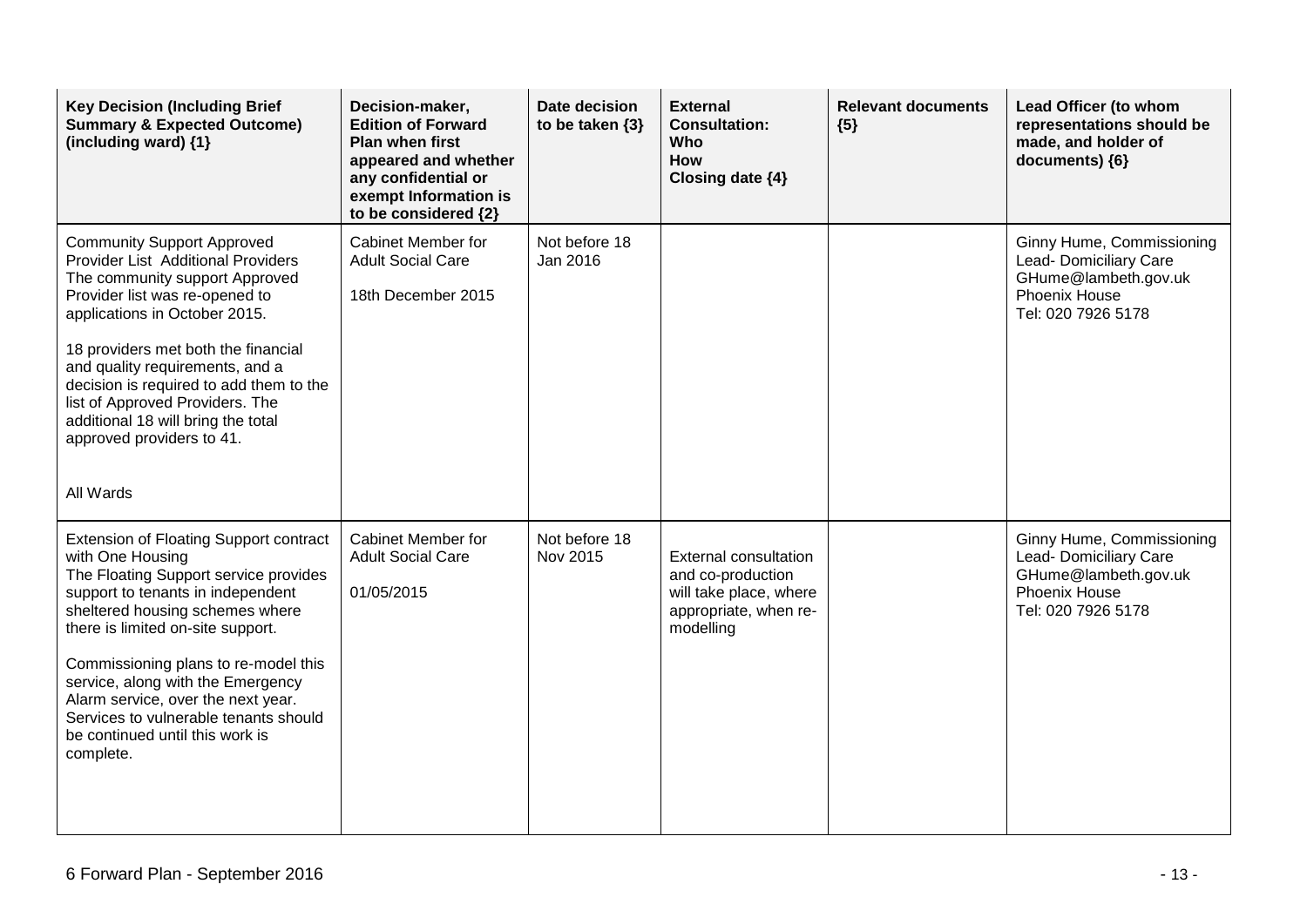# **Families and Young People**

| Phase 1 of the Lambeth Early Action<br>Partnership (LEAP) Capital Works<br>Programme.<br>To award a contract to carry out<br>construction works at nine early years<br>premises as part of Phase 1 of the<br>Lambeth Early Action Partnership<br>(Leap) Capital Work Programme on<br>the basis of a maximum contract sum<br>which is £1,498,123. | Cabinet Member for<br>Families and Young<br>People | Not before 30<br>Aug 2016 |  | Rosemary Mann<br>rmann1@lambeth.gov.uk<br>6th Floor International House<br>Tel: 020 7926 3221 |
|--------------------------------------------------------------------------------------------------------------------------------------------------------------------------------------------------------------------------------------------------------------------------------------------------------------------------------------------------|----------------------------------------------------|---------------------------|--|-----------------------------------------------------------------------------------------------|
| Coldharbour; Stockwell; Tulse Hill;<br>Vassall                                                                                                                                                                                                                                                                                                   |                                                    |                           |  |                                                                                               |

## **Environment and Transport**

| Waste Disposal Charging Agreement<br>with the Western Riverside Waste<br>Authority (WRWA)<br>To retain a pay as you throw<br>mechanism for waste disposal and to<br>benefit from waste disposal<br>improvements<br>All Wards | <b>Cabinet Member for</b><br>Environment and<br>Transport | 29 Sep 2016 |  |  | Doug Perry, Head of<br><b>Environmental Services &amp;</b><br>Highways<br>dperry@lambeth.gov.uk<br>Service Team House, 185-<br>205 Shakespeare Road,<br>LONDON, SE24 0PZ<br>Tel: 020 7926 1255 |
|------------------------------------------------------------------------------------------------------------------------------------------------------------------------------------------------------------------------------|-----------------------------------------------------------|-------------|--|--|------------------------------------------------------------------------------------------------------------------------------------------------------------------------------------------------|
|------------------------------------------------------------------------------------------------------------------------------------------------------------------------------------------------------------------------------|-----------------------------------------------------------|-------------|--|--|------------------------------------------------------------------------------------------------------------------------------------------------------------------------------------------------|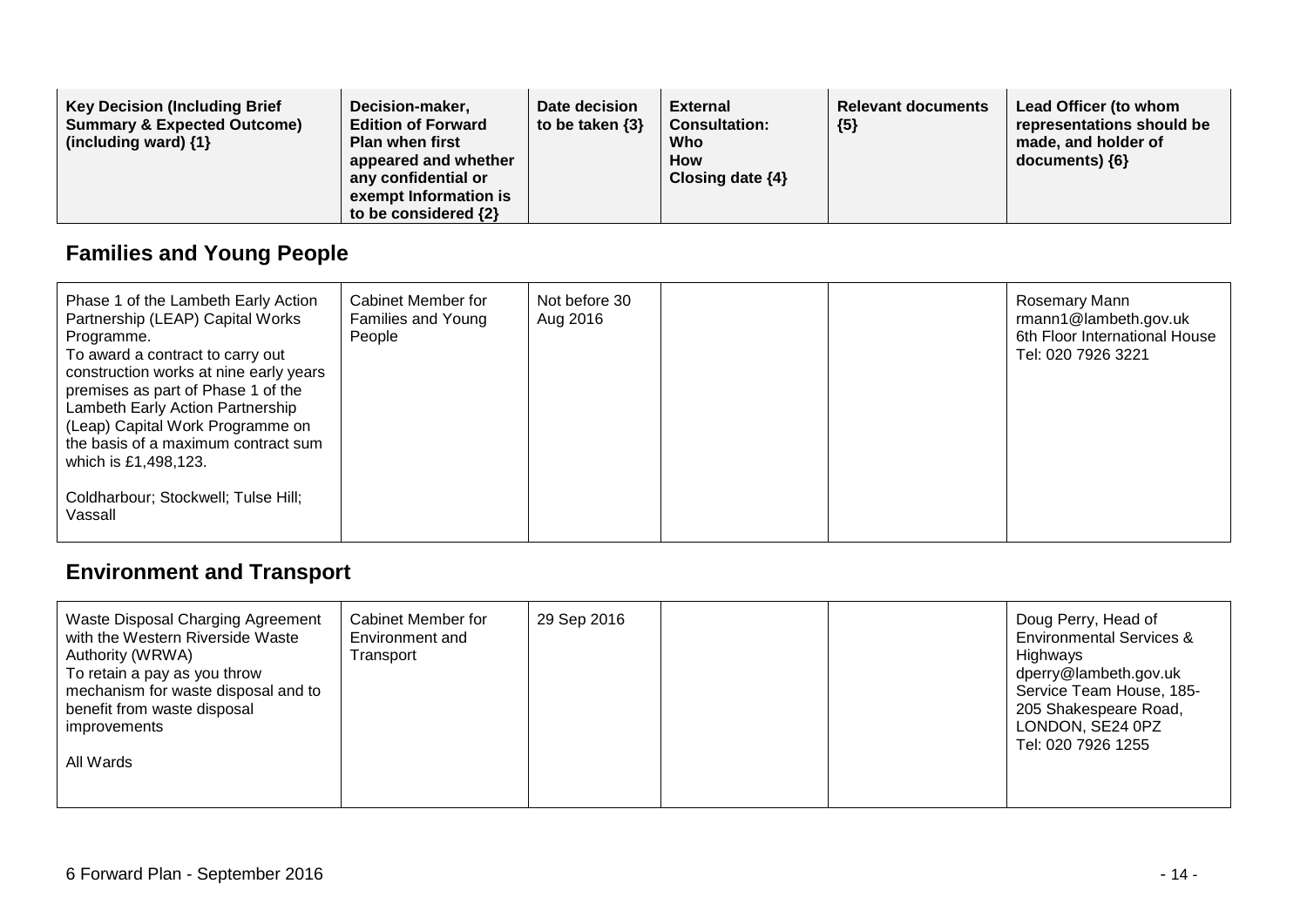| <b>Key Decision (Including Brief</b><br><b>Summary &amp; Expected Outcome)</b><br>(including ward) {1}                                                                                                 | Decision-maker,<br><b>Edition of Forward</b><br><b>Plan when first</b><br>appeared and whether<br>any confidential or<br>exempt Information is<br>to be considered {2} | Date decision<br>to be taken $\{3\}$ | <b>External</b><br><b>Consultation:</b><br>Who<br>How<br>Closing date $\{4\}$ | <b>Relevant documents</b><br>${5}$ | Lead Officer (to whom<br>representations should be<br>made, and holder of<br>documents) $\{6\}$                             |
|--------------------------------------------------------------------------------------------------------------------------------------------------------------------------------------------------------|------------------------------------------------------------------------------------------------------------------------------------------------------------------------|--------------------------------------|-------------------------------------------------------------------------------|------------------------------------|-----------------------------------------------------------------------------------------------------------------------------|
| Norwood Road Improvement Scheme<br>To note the results of the public<br>consultation on the proposed changes<br>and to approve construction.<br>Gipsy Hill; Knight's Hill; Thurlow Park;<br>Tulse Hill | Cabinet Member for<br>Environment and<br>Transport                                                                                                                     | Not before 24<br>Oct 2016            |                                                                               |                                    | Steven Wong, Principal<br><b>Highways Engineer</b><br>SWong1@lambeth.gov.uk<br><b>Blue Star House</b><br>Tel: 020 7926 0388 |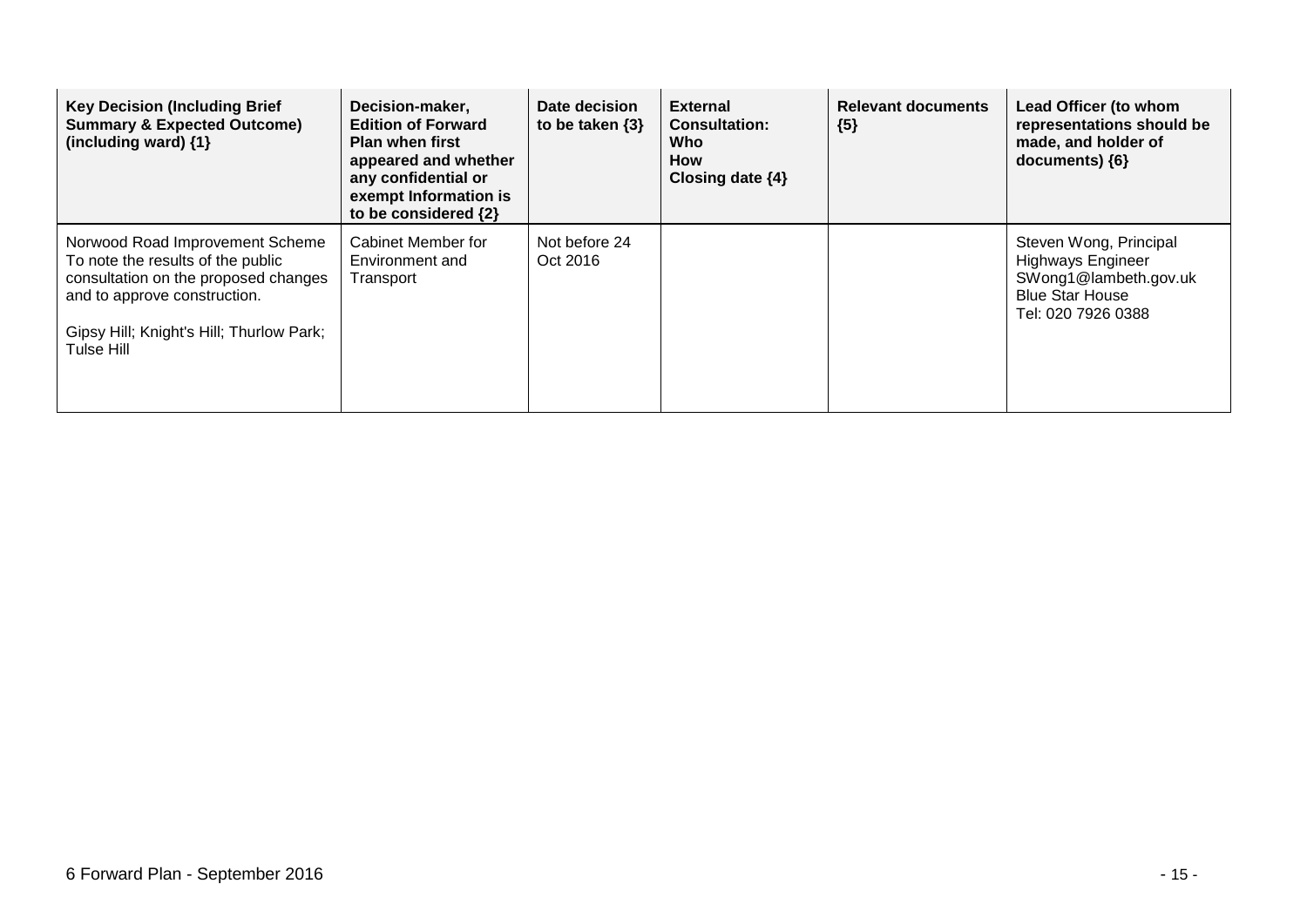## **Healthier and Stronger Communities**

| Transfer of 2013/14 funding from NHS<br>to Lambeth<br>Transfer of funding via s256 for<br>2013/14 from NHS England to London<br>Borough of Lambeth<br>All Wards   | Cabinet Member for<br>Healthier and Stronger<br>Communities (job-<br>share)<br>7 February 2014 | Not before 26<br>Jun 2015 | Engagement with<br>LINk/ HealthWatch<br>roundtables, CCG<br>engagement on<br>planning and the BIG<br>Lambeth Health<br>Debate, SLIC<br>Citizens' panel work<br>and Lambeth Living<br>Well Collaborative<br>co-productive work<br>on mental health.<br>This work is ongoing<br>and developing. |                                                                                                                           |
|-------------------------------------------------------------------------------------------------------------------------------------------------------------------|------------------------------------------------------------------------------------------------|---------------------------|-----------------------------------------------------------------------------------------------------------------------------------------------------------------------------------------------------------------------------------------------------------------------------------------------|---------------------------------------------------------------------------------------------------------------------------|
| Mental Health Accommodation and<br>Community Support contract.<br>Extension of the Mental Health<br>Accommodation and Community<br>Support contract.<br>All Wards | <b>Cabinet Member for</b><br>Healthier and Stronger<br>Communities (job-<br>share)<br>16.05.14 | Not before 26<br>Jun 2015 |                                                                                                                                                                                                                                                                                               | Denis O'Rourke, Assistant<br>Director Integrated<br>Commissioning - Adult<br><b>Mental Health</b><br>denisorourke@nhs.net |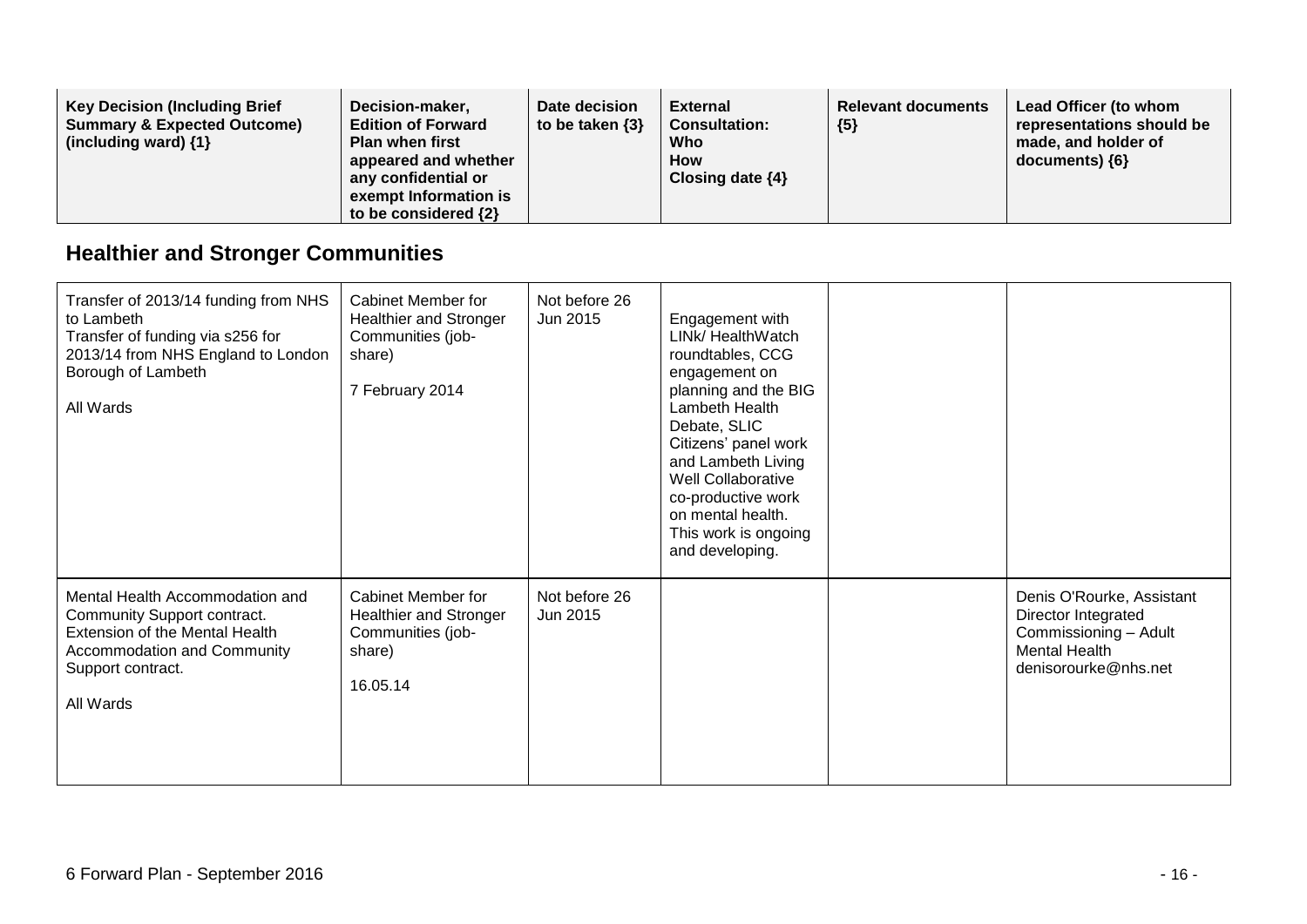| <b>Key Decision (Including Brief</b><br><b>Summary &amp; Expected Outcome)</b><br>(including ward) $\{1\}$                                  | Decision-maker,<br><b>Edition of Forward</b><br><b>Plan when first</b><br>appeared and whether<br>any confidential or<br>exempt Information is<br>to be considered {2} | Date decision<br>to be taken $\{3\}$ | <b>External</b><br><b>Consultation:</b><br>Who<br>How<br>Closing date $\{4\}$                                                                                                                                                                                                                 | <b>Relevant documents</b><br>${5}$ | Lead Officer (to whom<br>representations should be<br>made, and holder of<br>documents) ${6}$             |
|---------------------------------------------------------------------------------------------------------------------------------------------|------------------------------------------------------------------------------------------------------------------------------------------------------------------------|--------------------------------------|-----------------------------------------------------------------------------------------------------------------------------------------------------------------------------------------------------------------------------------------------------------------------------------------------|------------------------------------|-----------------------------------------------------------------------------------------------------------|
| <b>Better Care Fund</b><br>To finalise and agree the approach to<br>developing the Better Care Fund for<br>Lambeth for 2014-16<br>All Wards | Cabinet Member for<br><b>Healthier and Stronger</b><br>Communities (job-<br>share)<br>7 February 2014                                                                  | Not before 26<br>Jun 2015            | Engagement with<br>LINk/ HealthWatch<br>roundtables, CCG<br>engagement on<br>planning and the BIG<br>Lambeth Health<br>Debate, SLIC<br>Citizens' panel work<br>and Lambeth Living<br>Well Collaborative<br>co-productive work<br>on mental health.<br>This work is ongoing<br>and developing. |                                    | Moira McGrath, Director of<br><b>Strategy and Commissioning</b><br><b>Adults</b><br>moira.mcgrath@nhs.net |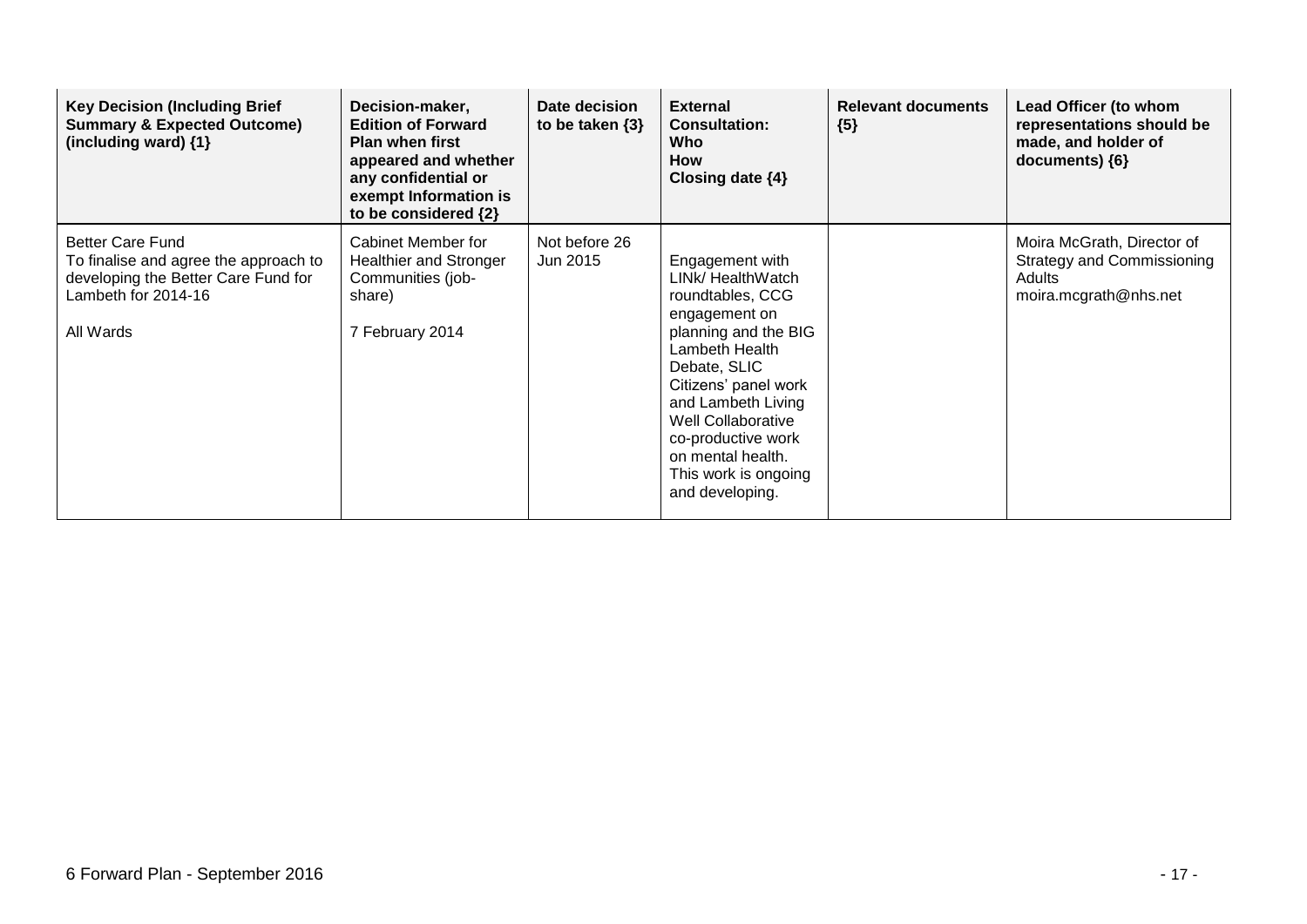| <b>Key Decision (Including Brief</b><br><b>Summary &amp; Expected Outcome)</b><br>(including ward) {1}                                                                                                                                                                                                                                                                                                                                                                                                         | Decision-maker,<br><b>Edition of Forward</b><br><b>Plan when first</b><br>appeared and whether<br>any confidential or<br>exempt Information is<br>to be considered {2} | Date decision<br>to be taken $\{3\}$ | <b>External</b><br><b>Consultation:</b><br>Who<br><b>How</b><br>Closing date $\{4\}$                                                                                                                                                                                                                                          | <b>Relevant documents</b><br>${5}$ | Lead Officer (to whom<br>representations should be<br>made, and holder of<br>documents) $\{6\}$ |
|----------------------------------------------------------------------------------------------------------------------------------------------------------------------------------------------------------------------------------------------------------------------------------------------------------------------------------------------------------------------------------------------------------------------------------------------------------------------------------------------------------------|------------------------------------------------------------------------------------------------------------------------------------------------------------------------|--------------------------------------|-------------------------------------------------------------------------------------------------------------------------------------------------------------------------------------------------------------------------------------------------------------------------------------------------------------------------------|------------------------------------|-------------------------------------------------------------------------------------------------|
| Extension to pilot level 3 specialist<br>weight management service for<br>children<br>Decision to extend the above contract<br>for 2 years. This contract is part of a<br>healthy weight programme that was<br>set up as a pilot following a tender that<br>was carried out in 2011. The pilot will<br>be evaluated over the next year and a<br>tender will be carried out again in<br>2016 (for the full healthy weight<br>programme) following analysis of the<br>findings from the evaluation.<br>All Wards | Cabinet Member for<br>Healthier and Stronger<br>Communities (job-<br>share)<br>13 June 2014                                                                            | Not before 26<br>Jun 2015            | Qualitative data is<br>being captured<br>through the<br>evaluation.<br>Programme<br>participants provide<br>feedback following<br>their involvement.<br>Relevant<br>professionals and<br>stakeholders will be<br>consulted during the<br>evaluation and during<br>the tender process<br>which will be carried<br>out in 2016. |                                    | <b>Candice Clark</b><br>candiceclark@nhs.net                                                    |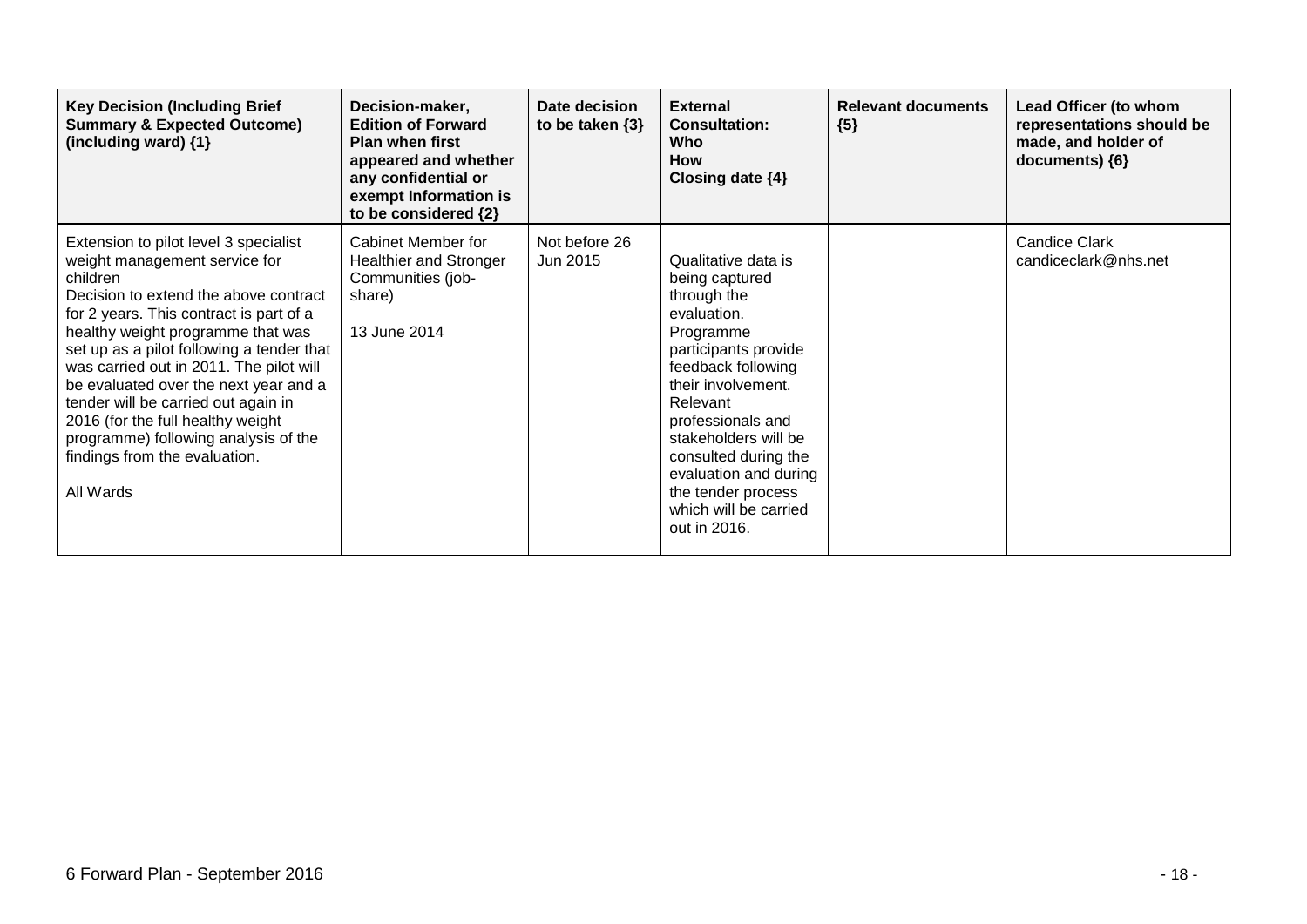| <b>Key Decision (Including Brief</b><br><b>Summary &amp; Expected Outcome)</b><br>(including ward) {1}                                                                                                                                                                                                                                                                                                                                                                                                                                                                                                          | Decision-maker,<br><b>Edition of Forward</b><br><b>Plan when first</b><br>appeared and whether<br>any confidential or<br>exempt Information is<br>to be considered {2} | Date decision<br>to be taken $\{3\}$ | <b>External</b><br><b>Consultation:</b><br>Who<br><b>How</b><br>Closing date $\{4\}$ | <b>Relevant documents</b><br>${5}$ | Lead Officer (to whom<br>representations should be<br>made, and holder of<br>documents) {6}                                                         |
|-----------------------------------------------------------------------------------------------------------------------------------------------------------------------------------------------------------------------------------------------------------------------------------------------------------------------------------------------------------------------------------------------------------------------------------------------------------------------------------------------------------------------------------------------------------------------------------------------------------------|------------------------------------------------------------------------------------------------------------------------------------------------------------------------|--------------------------------------|--------------------------------------------------------------------------------------|------------------------------------|-----------------------------------------------------------------------------------------------------------------------------------------------------|
| Recommissioning Healthchecks<br>Healthchecks is a health screening<br>initiative for people aged 45-74 who<br>are not already diagnosed with a<br>cardio-vascular disease or diabetes.<br>Currently GPs and pharmacies offer<br>the service, and GSTT are<br>commissioned to provide a specialist<br>service to hard to reach communities.<br>The proposed decision is $-$ in<br>partnership with Southwark - to<br>recommission the healthchecks<br>provided by community services into a<br>cluster configuration, and to retender<br>the specialist service. Southwark will<br>lead the procurement process. | Cabinet Member for<br><b>Healthier and Stronger</b><br>Communities (job-<br>share)<br>16 January 2015                                                                  | Not before 26<br>Jun 2015            | Via Community<br><b>Wellbeing Outcomes</b><br>panel                                  |                                    | Elizabeth Clowes, Assistant<br>Director for Strategy &<br>Commissioning<br>eclowes@lambeth.gov.uk<br>3rd Floor, Phoenix House<br>Tel: 020 7926 4781 |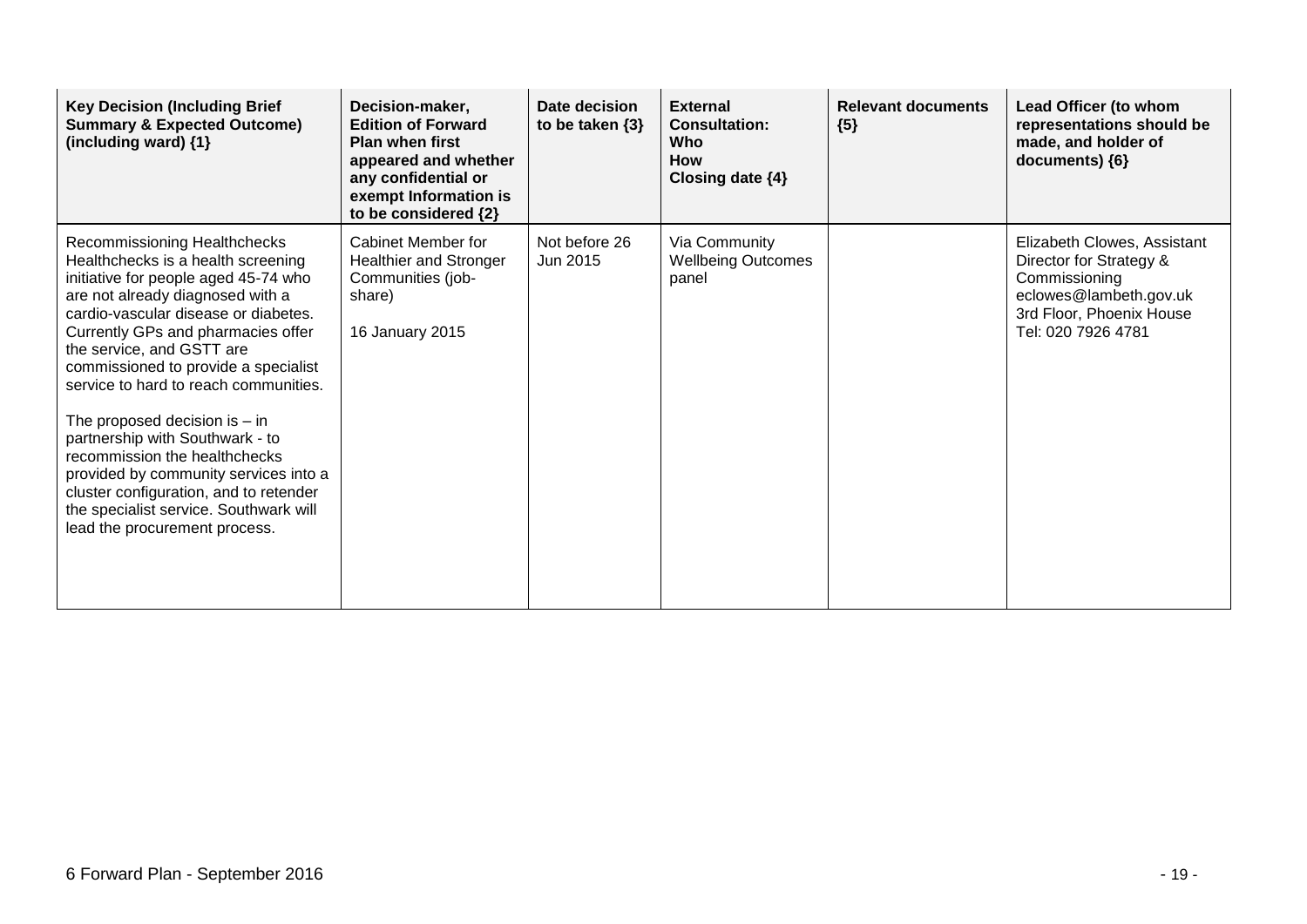| <b>Key Decision (Including Brief</b><br><b>Summary &amp; Expected Outcome)</b><br>(including ward) $\{1\}$                                                                                                                                                                                                                                                                                                                                                      | Decision-maker,<br><b>Edition of Forward</b><br><b>Plan when first</b><br>appeared and whether<br>any confidential or<br>exempt Information is<br>to be considered {2} | Date decision<br>to be taken {3} | <b>External</b><br><b>Consultation:</b><br><b>Who</b><br>How<br>Closing date {4} | <b>Relevant documents</b><br>${5}$ | Lead Officer (to whom<br>representations should be<br>made, and holder of<br>documents) {6}                                                 |
|-----------------------------------------------------------------------------------------------------------------------------------------------------------------------------------------------------------------------------------------------------------------------------------------------------------------------------------------------------------------------------------------------------------------------------------------------------------------|------------------------------------------------------------------------------------------------------------------------------------------------------------------------|----------------------------------|----------------------------------------------------------------------------------|------------------------------------|---------------------------------------------------------------------------------------------------------------------------------------------|
| <b>Contracting for Genito-Urinary</b><br>Medicine<br>Lambeth has operated collaboratively<br>with 24 other boroughs to have a<br>common approach to contracting for<br>GUM services across London. A<br>single contract template has been<br>developed, and each host borough for<br>each acute trust providing GUM<br>services will hold a contract, with the<br>other boroughs as party to that<br>contract and responsible for their own<br>financial flows. | <b>Cabinet Member for</b><br><b>Healthier and Stronger</b><br>Communities (job-<br>share)<br>10 April 2015                                                             | Not before 21<br>Aug 2015        |                                                                                  |                                    | Michelle Binfield, Associate<br>Director, Public Health<br>Commissioning<br>mbinfield@lambeth.gov.uk<br>Phoenix House<br>Tel: 020 7926 4610 |
| Extension and Variation of s75<br>partnership agreement with NHS<br><b>Lambeth Clinical Commissioning</b><br>Group<br>Decision to extend s75 agreement for<br>a year to the end of March 2017 and<br>to enable the CCG to contract on<br>behalf of the council for children's<br>services with Guy's & St Thomas'<br>Trust.<br>All Wards                                                                                                                        | <b>Cabinet Member for</b><br><b>Healthier and Stronger</b><br>Communities (job-<br>share)                                                                              | Not before 22<br>Apr 2016        |                                                                                  |                                    | Moira McGrath, Director of<br><b>Strategy and Commissioning</b><br>Adults<br>moira.mcgrath@nhs.net                                          |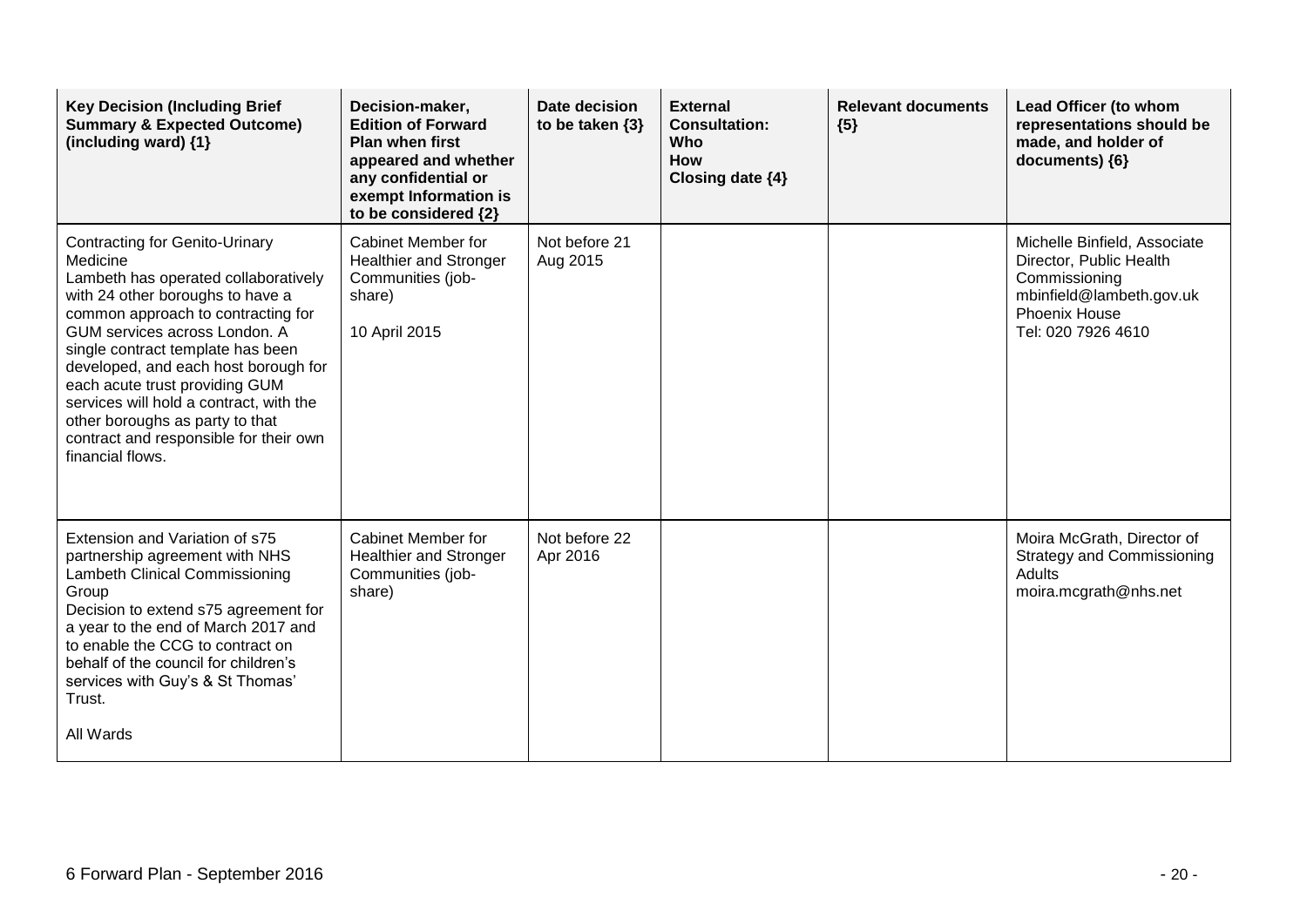| <b>Key Decision (Including Brief</b><br><b>Summary &amp; Expected Outcome)</b><br>(including ward) $\{1\}$                                                                                                                                                                                                                                                                                                                                                                                                                                                                                                                                       | Decision-maker,<br><b>Edition of Forward</b><br>Plan when first<br>appeared and whether<br>any confidential or<br>exempt Information is<br>to be considered {2} | Date decision<br>to be taken $\{3\}$ | <b>External</b><br><b>Consultation:</b><br>Who<br><b>How</b><br>Closing date {4} | <b>Relevant documents</b><br>${5}$ | Lead Officer (to whom<br>representations should be<br>made, and holder of<br>documents) {6} |
|--------------------------------------------------------------------------------------------------------------------------------------------------------------------------------------------------------------------------------------------------------------------------------------------------------------------------------------------------------------------------------------------------------------------------------------------------------------------------------------------------------------------------------------------------------------------------------------------------------------------------------------------------|-----------------------------------------------------------------------------------------------------------------------------------------------------------------|--------------------------------------|----------------------------------------------------------------------------------|------------------------------------|---------------------------------------------------------------------------------------------|
| <b>Gateway Mental Health Support</b><br>Service<br>This proposed decision is for a three-<br>year block contract with two-year<br>extension option to be awarded to<br>Look Ahead Housing and Support Ltd.<br>The contract award will be made<br>under waiver. Look Ahead have<br>submitted proposals to develop a 14-<br>bed mental health supported housing<br>service which will offer support to<br>people with complex needs.<br>This provision will be developed to<br>support move on from Lambeth<br>rehabilitation wards and residential<br>care homes as part of the Integrated<br>Personalised Support Alliance (IPSA)<br>initiative. | Cabinet Member for<br><b>Healthier and Stronger</b><br>Communities (job-<br>share)                                                                              | Not before 22<br>Aug 2016            |                                                                                  |                                    | Karen Clarke<br>KClarke1@lambeth.gov.uk                                                     |
| All Wards                                                                                                                                                                                                                                                                                                                                                                                                                                                                                                                                                                                                                                        |                                                                                                                                                                 |                                      |                                                                                  |                                    |                                                                                             |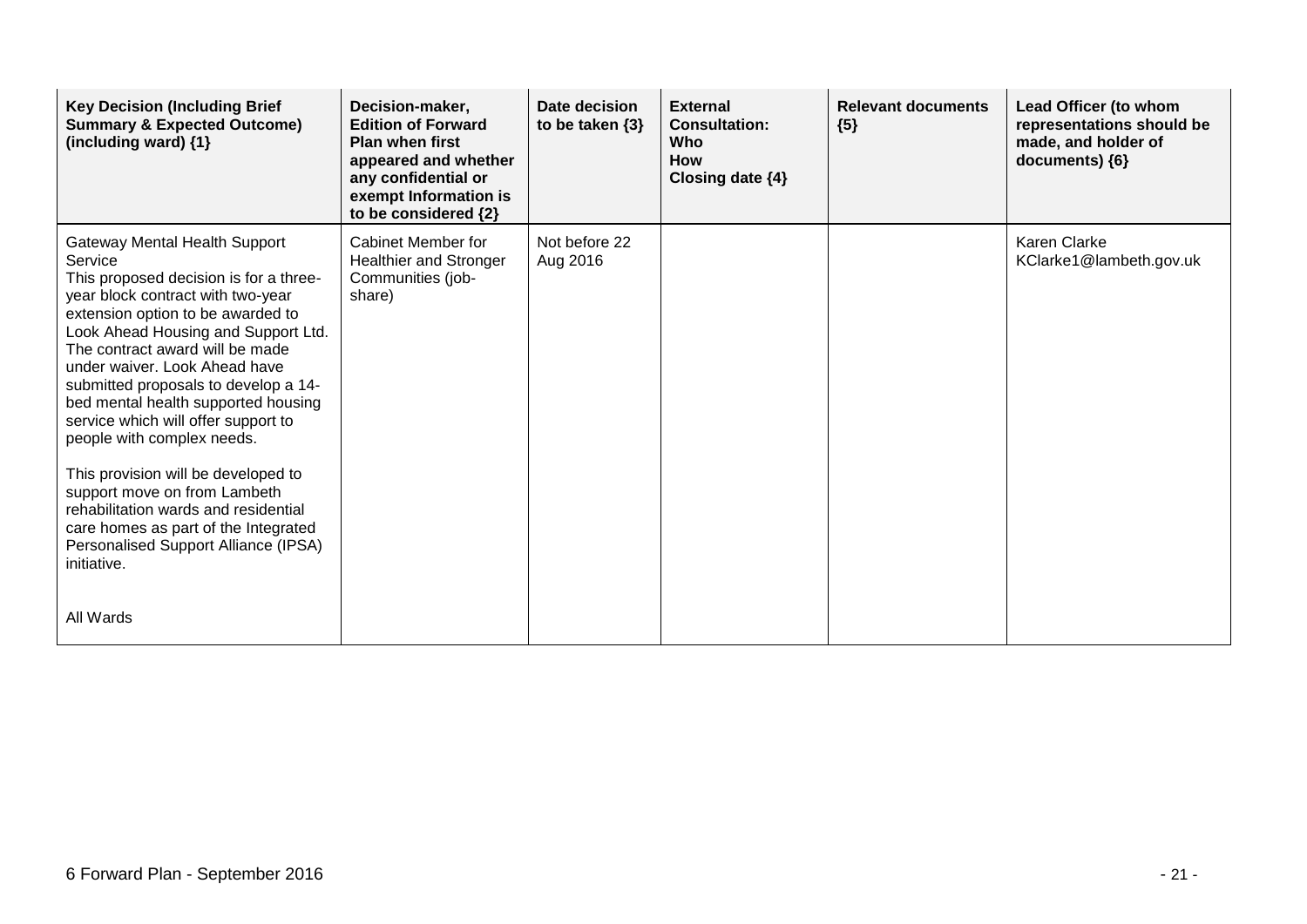| <b>Key Decision (Including Brief)</b><br>Decision-maker,<br><b>Summary &amp; Expected Outcome)</b><br><b>Edition of Forward</b><br>(including ward) $\{1\}$<br><b>Plan when first</b><br>appeared and whether<br>any confidential or<br>exempt Information is<br>to be considered {2} | Date decision<br>to be taken $\{3\}$ | External<br><b>Consultation:</b><br>Who<br><b>How</b><br>Closing date $\{4\}$ | <b>Relevant documents</b><br>${5}$ | Lead Officer (to whom<br>representations should be<br>made, and holder of<br>$documents)$ {6} |
|---------------------------------------------------------------------------------------------------------------------------------------------------------------------------------------------------------------------------------------------------------------------------------------|--------------------------------------|-------------------------------------------------------------------------------|------------------------------------|-----------------------------------------------------------------------------------------------|
|---------------------------------------------------------------------------------------------------------------------------------------------------------------------------------------------------------------------------------------------------------------------------------------|--------------------------------------|-------------------------------------------------------------------------------|------------------------------------|-----------------------------------------------------------------------------------------------|

# **Housing**

| Approval of Additional Spend for<br>Insulation Works and Boiler<br>Installation at Cedars Road Estate<br>To approve additional spend for works<br>carried out by Lawtech Ltd on the<br>Cedars Road Estate in relation to<br>External Insulation. | Cabinet Member for<br>Housing<br>27th November 2015 | Not before 30<br>Nov 2015 |  | Sumitra Gomer, Interim AD<br><b>Strategy and Regeneration</b><br>SGomer@lambeth.gov.uk<br>3rd floor, Hambrook House<br>Tel: 02079263687 |
|--------------------------------------------------------------------------------------------------------------------------------------------------------------------------------------------------------------------------------------------------|-----------------------------------------------------|---------------------------|--|-----------------------------------------------------------------------------------------------------------------------------------------|
| Clapham Town                                                                                                                                                                                                                                     |                                                     |                           |  |                                                                                                                                         |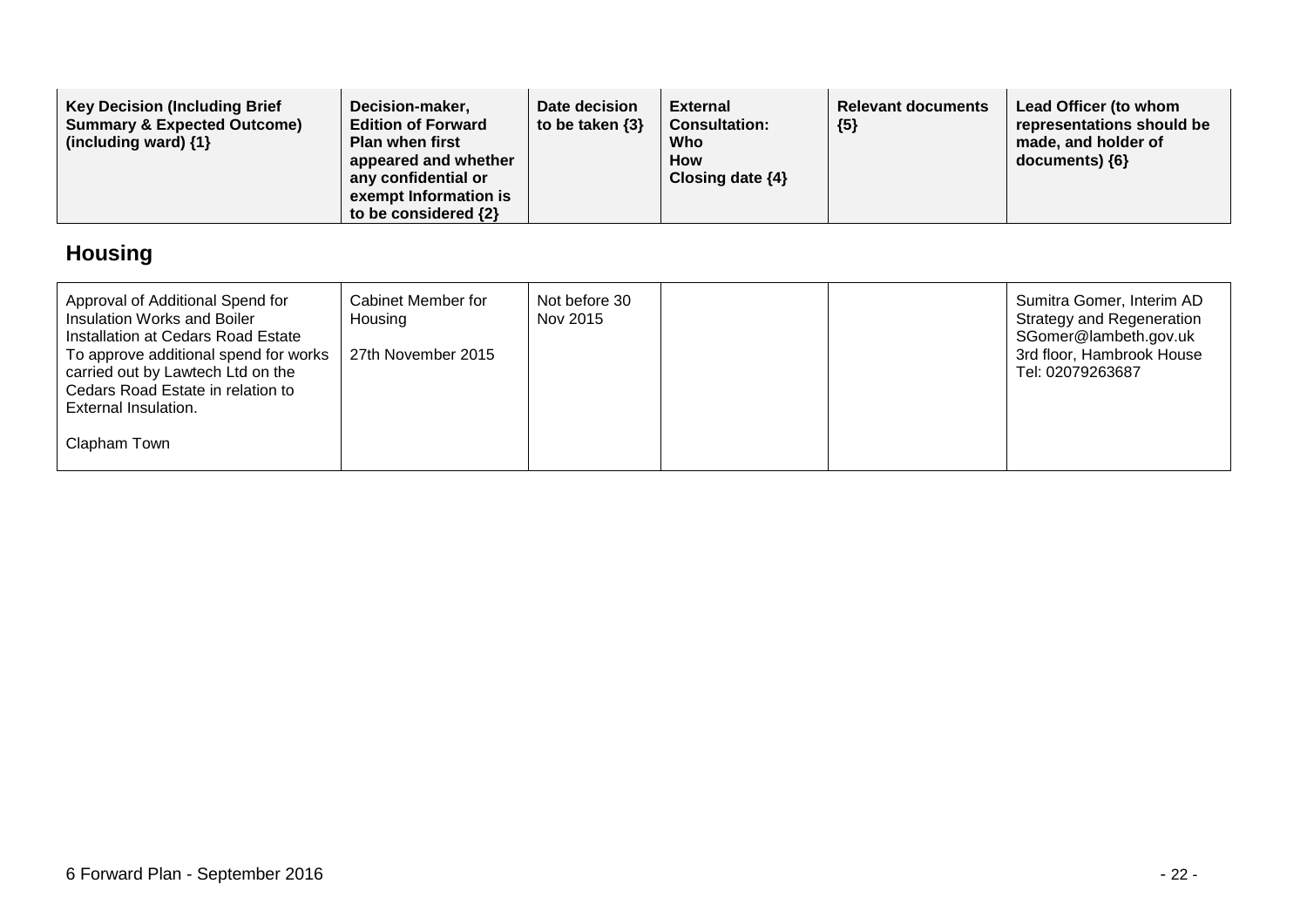| <b>Key Decision (Including Brief</b><br><b>Summary &amp; Expected Outcome)</b><br>(including ward) {1}                                                                                                                                                                                                                                                                                                                                                                                                                                   | Decision-maker,<br><b>Edition of Forward</b><br><b>Plan when first</b><br>appeared and whether<br>any confidential or<br>exempt Information is<br>to be considered {2} | Date decision<br>to be taken $\{3\}$ | <b>External</b><br><b>Consultation:</b><br><b>Who</b><br><b>How</b><br>Closing date $\{4\}$                                                                                                                                                                                                                                          | <b>Relevant documents</b><br>${5}$ | Lead Officer (to whom<br>representations should be<br>made, and holder of<br>documents) {6}                     |
|------------------------------------------------------------------------------------------------------------------------------------------------------------------------------------------------------------------------------------------------------------------------------------------------------------------------------------------------------------------------------------------------------------------------------------------------------------------------------------------------------------------------------------------|------------------------------------------------------------------------------------------------------------------------------------------------------------------------|--------------------------------------|--------------------------------------------------------------------------------------------------------------------------------------------------------------------------------------------------------------------------------------------------------------------------------------------------------------------------------------|------------------------------------|-----------------------------------------------------------------------------------------------------------------|
| <b>Tender Approval for Building Services</b><br>Engineer Duties through Lewisham<br>Framework (Lot 7a)<br>Lambeth Living Ltd secures Building<br>Services Engineer Duties as part of<br>the Arm's Length Management<br>Organisation (ALMO) management<br>agreement to provide sufficiency of<br>skills, resources and expertise to<br>undertake a range of construction<br>related projects.<br>Approval is sought to award the<br>contract for this service across the<br>borough for the proposed remaining<br>programme.<br>All Wards | Cabinet Member for<br>Housing<br>6 February 2015                                                                                                                       | Not before 26<br>Jun 2015            | Utilising an already<br>established<br>framework via<br>Lewisham enables<br>Lambeth to meet its<br>statutory<br>requirements for<br>health and safety<br>related works, as well<br>as the option of<br>accessing other<br>Construction related<br>professional services<br>as and when it's<br>required for LHS<br>prioritised works |                                    | Abigail Acosta, Strategic<br><b>Contract Management</b><br><b>Procurement Officer</b><br>AAcosta@lambeth.gov.uk |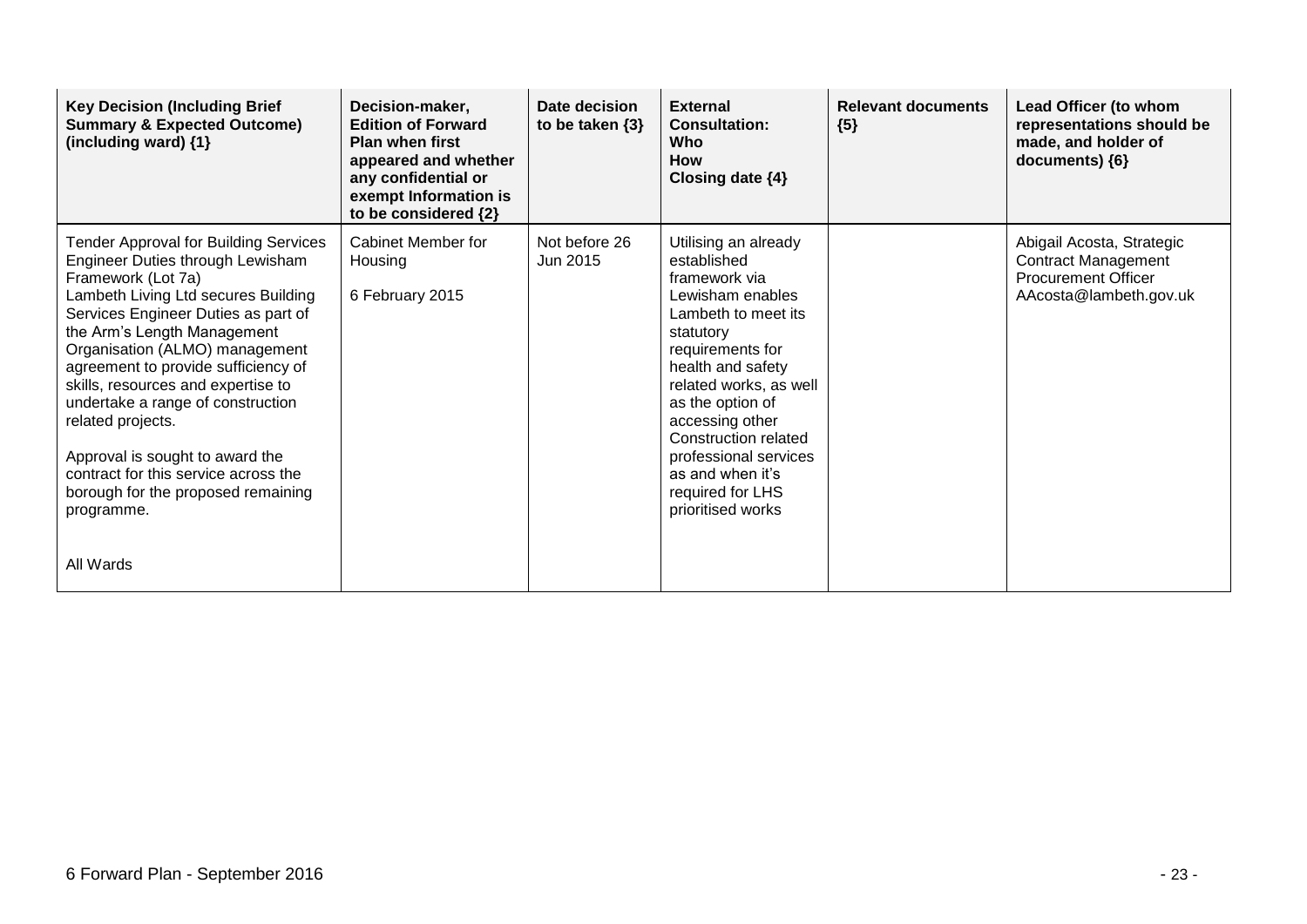| <b>Key Decision (Including Brief</b><br><b>Summary &amp; Expected Outcome)</b><br>(including ward) $\{1\}$                                                                                                                                                                                                                           | Decision-maker,<br><b>Edition of Forward</b><br><b>Plan when first</b><br>appeared and whether<br>any confidential or<br>exempt Information is<br>to be considered {2} | Date decision<br>to be taken $\{3\}$ | <b>External</b><br><b>Consultation:</b><br><b>Who</b><br><b>How</b><br>Closing date $\{4\}$                                                                                                                                                                                                                                      | <b>Relevant documents</b><br>${5}$ | Lead Officer (to whom<br>representations should be<br>made, and holder of<br>documents) {6}                     |
|--------------------------------------------------------------------------------------------------------------------------------------------------------------------------------------------------------------------------------------------------------------------------------------------------------------------------------------|------------------------------------------------------------------------------------------------------------------------------------------------------------------------|--------------------------------------|----------------------------------------------------------------------------------------------------------------------------------------------------------------------------------------------------------------------------------------------------------------------------------------------------------------------------------|------------------------------------|-----------------------------------------------------------------------------------------------------------------|
| <b>Tender Approval for Building Engineer</b><br>Services Lead in a Multi Disciplinary<br>Team through Lewisham Framework<br>(Lot 3)<br>Approval is to be sought to award the<br>contract for this service across the<br>borough for the proposed remaining<br>two year programme both of LHS and<br>Lewisham Frameworks<br>All Wards | <b>Cabinet Member for</b><br>Housing<br>6 February 2015                                                                                                                | Not before 11<br>Jan 2016            | Utilising an already<br>established<br>framework via<br>Lewisham enables<br>Lambeth to meet its<br>statutory<br>requirements for<br>health and safety<br>related works, as well<br>as the option<br>toaccess other<br>Construction related<br>professional services<br>as and when it's<br>required for LHS<br>prioritised works |                                    | Abigail Acosta, Strategic<br><b>Contract Management</b><br><b>Procurement Officer</b><br>AAcosta@lambeth.gov.uk |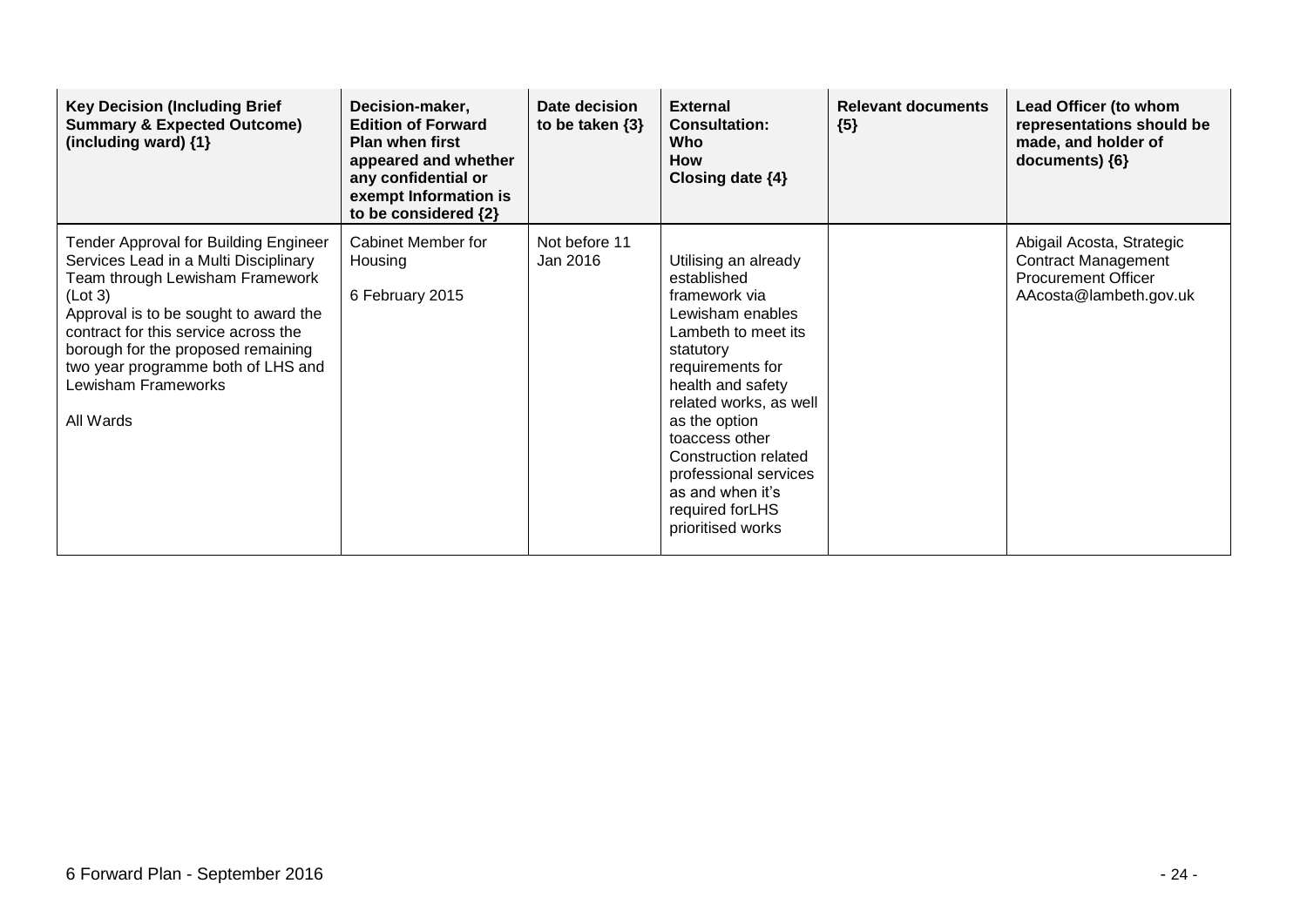| <b>Key Decision (Including Brief</b><br><b>Summary &amp; Expected Outcome)</b><br>(including ward) {1}                                                                                                        | Decision-maker,<br><b>Edition of Forward</b><br>Plan when first<br>appeared and whether<br>any confidential or<br>exempt Information is<br>to be considered {2} | Date decision<br>to be taken $\{3\}$ | <b>External</b><br><b>Consultation:</b><br>Who<br><b>How</b><br>Closing date {4}                                                                                                                                                                                                                                                      | <b>Relevant documents</b><br>${5}$ | Lead Officer (to whom<br>representations should be<br>made, and holder of<br>documents) {6}                                           |
|---------------------------------------------------------------------------------------------------------------------------------------------------------------------------------------------------------------|-----------------------------------------------------------------------------------------------------------------------------------------------------------------|--------------------------------------|---------------------------------------------------------------------------------------------------------------------------------------------------------------------------------------------------------------------------------------------------------------------------------------------------------------------------------------|------------------------------------|---------------------------------------------------------------------------------------------------------------------------------------|
| Development Options Appraisal -<br><b>Fenwick Estate</b><br>To approve the opportunity sites in<br>Fenwick estate as the location for<br>offsite affordable housing provision by<br>Sainsbury/TfL<br>Larkhall | Cabinet Member for<br>Housing<br>2 May 2014                                                                                                                     | Not before 26<br>Jun 2015            | Local residents and<br>ward councillors<br>Resident participation<br>in the project will be<br>designed in close<br>liaison with the TRA.<br>A communications<br>plan will be<br>developed by the<br>project team<br>involving drop in,<br>newsletters, events<br>etc to engage with<br>residents and<br>coproduce a project<br>plan. |                                    | Lesley Johnson, Interim<br><b>Housing Regeneration</b><br>Manager<br>Ljohnson3@lambeth.gov.uk<br>Hambrook House<br>Tel: 020 7926 3765 |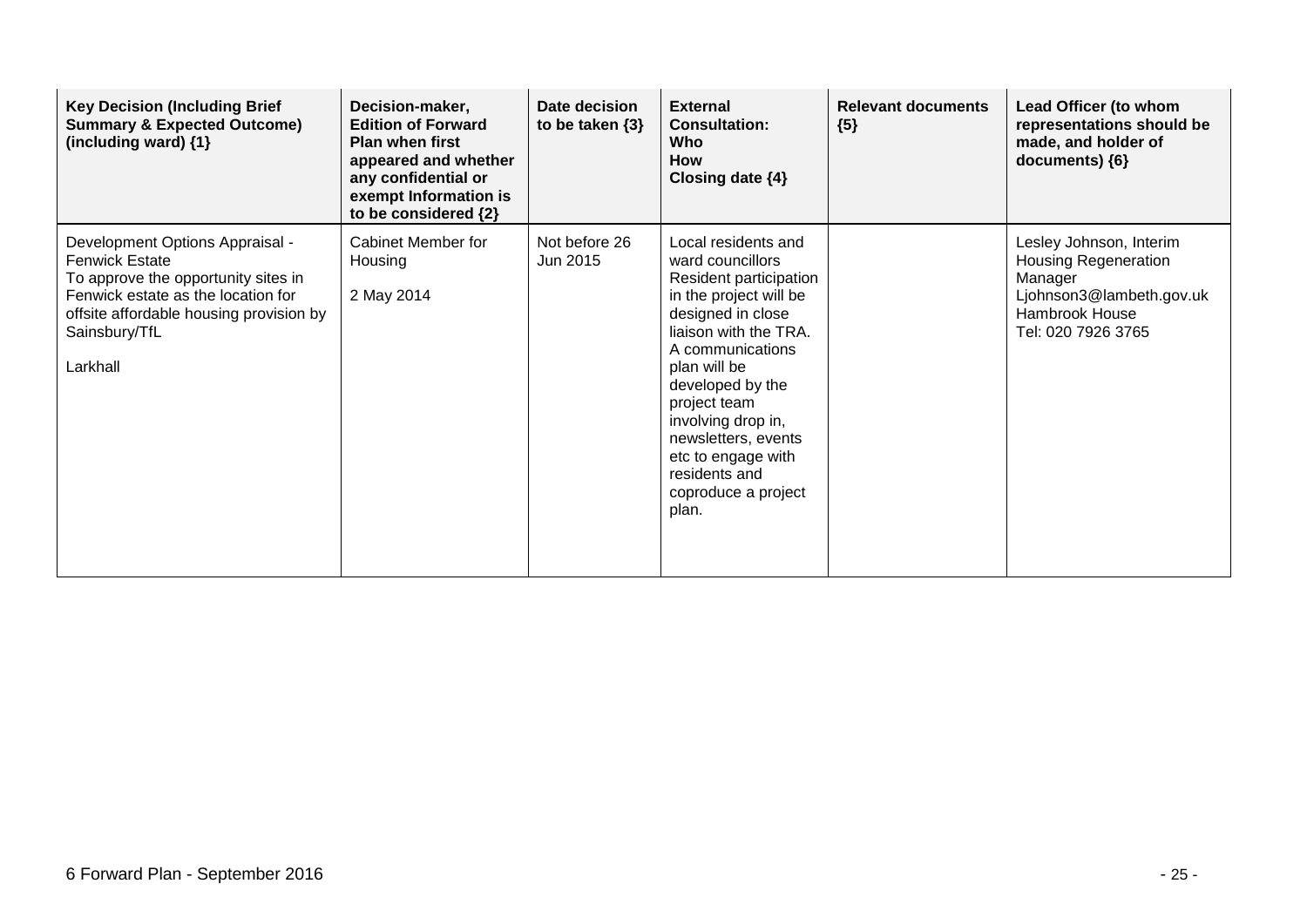| <b>Key Decision (Including Brief</b><br><b>Summary &amp; Expected Outcome)</b><br>(including ward) {1}                                                                                                                                                                                                                                                                                                                                     | Decision-maker,<br><b>Edition of Forward</b><br><b>Plan when first</b><br>appeared and whether<br>any confidential or<br>exempt Information is<br>to be considered {2} | Date decision<br>to be taken $\{3\}$ | <b>External</b><br><b>Consultation:</b><br>Who<br><b>How</b><br>Closing date {4}  | <b>Relevant documents</b><br>${5}$ | Lead Officer (to whom<br>representations should be<br>made, and holder of<br>documents) {6}                                                   |
|--------------------------------------------------------------------------------------------------------------------------------------------------------------------------------------------------------------------------------------------------------------------------------------------------------------------------------------------------------------------------------------------------------------------------------------------|------------------------------------------------------------------------------------------------------------------------------------------------------------------------|--------------------------------------|-----------------------------------------------------------------------------------|------------------------------------|-----------------------------------------------------------------------------------------------------------------------------------------------|
| Authorisation to proceed to sign the<br>New Modular Management<br>Agreement<br>It is proposed that authorisation is<br>given to help proceed with the signing<br>of the new Modular Management<br>Agreement. Although a Management<br>Agreement is already in place with<br>these TMOs, the policies and<br>procedures within those agreements<br>require urgent update.<br>Brixton Hill; Clapham Town;<br>Coldharbour; Ferndale; Prince's | Cabinet Member for<br>Housing<br>16 January 2015                                                                                                                       | Not before 26<br>Jun 2015            | Other than with<br>CETRA, all planned<br>external consultation<br>have concluded. |                                    | Paula Phillips<br>pphillips@lambeth.gov.uk<br>3rd Floor, Hambrook House,<br>Proden Road, London, SW2<br>5RW<br>Tel: 020 7926 3628             |
| Proposal to Appoint Mears Ltd<br>(Interim) for South Area - Waiver<br>An urgent waiver report has been<br>prepared recommending Mears Ltd to<br>take over delivery of repairs and voids<br>works in the south as an interim<br>arrangement only for a period of 18<br>months.<br>All Wards                                                                                                                                                 | Cabinet Member for<br>Housing<br>20 June 2014                                                                                                                          | Not before 26<br>Sep 2015            | High-level meetings<br>with Cabinet<br>Member/ LL Board/<br>Contractor            |                                    | Ola Akinfe, Director of<br><b>Property Services</b><br>OAkinfe@lambethliving.org.u<br>Lambeth Living, Hambrook<br>House<br>Tel: 0207 926 3427 |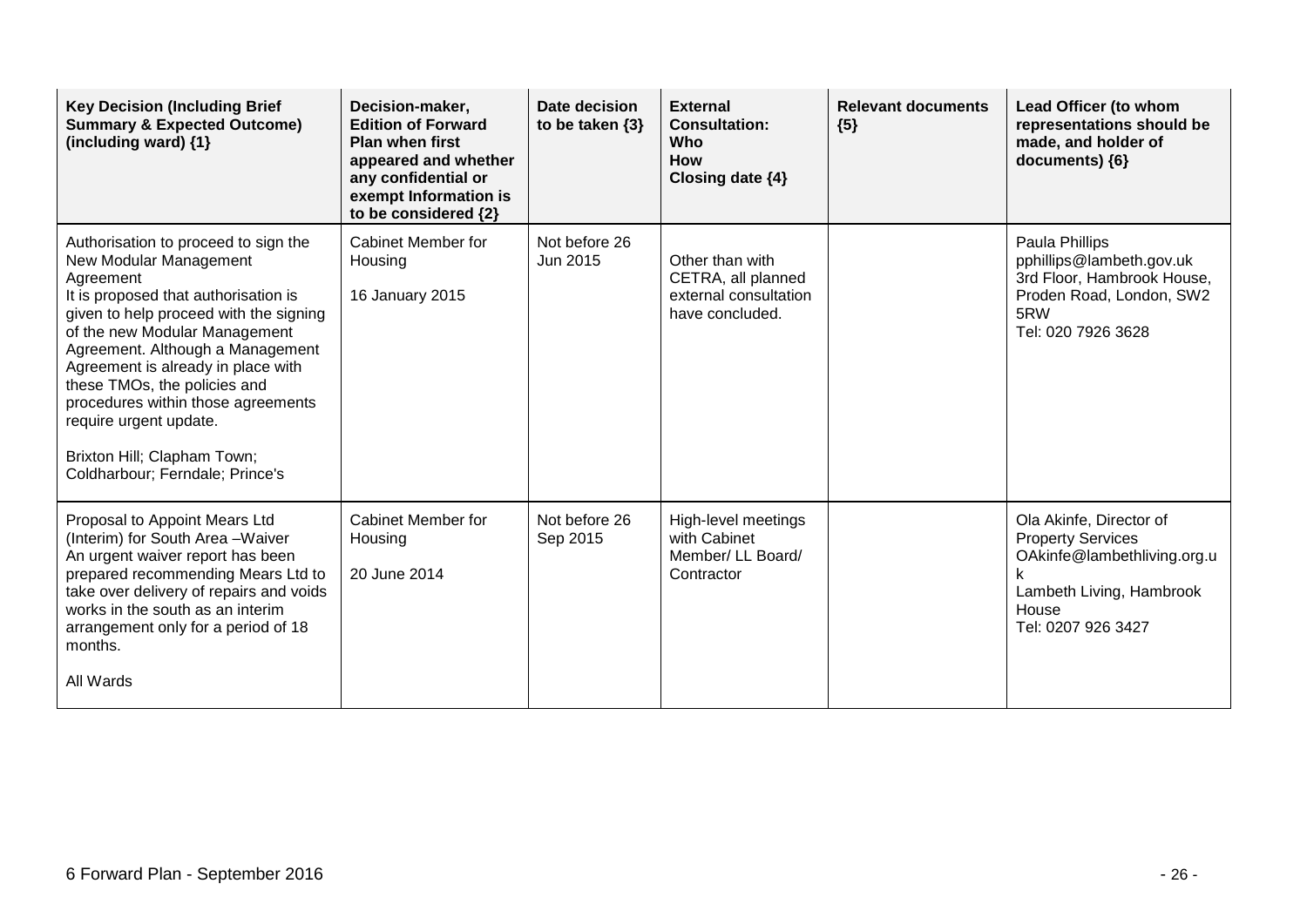| <b>Key Decision (Including Brief</b><br><b>Summary &amp; Expected Outcome)</b><br>(including ward) {1}                                                                                                                                                                                                                         | Decision-maker,<br><b>Edition of Forward</b><br><b>Plan when first</b><br>appeared and whether<br>any confidential or<br>exempt Information is<br>to be considered {2} | Date decision<br>to be taken $\{3\}$         | <b>External</b><br><b>Consultation:</b><br>Who<br><b>How</b><br>Closing date {4} | <b>Relevant documents</b><br>${5}$ | Lead Officer (to whom<br>representations should be<br>made, and holder of<br>documents) {6}                                                                                           |
|--------------------------------------------------------------------------------------------------------------------------------------------------------------------------------------------------------------------------------------------------------------------------------------------------------------------------------|------------------------------------------------------------------------------------------------------------------------------------------------------------------------|----------------------------------------------|----------------------------------------------------------------------------------|------------------------------------|---------------------------------------------------------------------------------------------------------------------------------------------------------------------------------------|
| Hemans Estate Housing Development<br>Project<br>The report will summarise the design<br>and engagement work to date on the<br>Hemans estate and recommends that<br>the next stage of consultation focuses<br>on a single site on the estate leading<br>to a cabinet decision on infill proposals<br>in December."<br>Stockwell | Cabinet Member for<br>Housing                                                                                                                                          | Not before 14<br>Mar 2016                    |                                                                                  |                                    | Huw Jones, Housing Project<br>Officer<br>hjones@lambeth.gov.uk<br>Hambrook House<br>Tel: 0207 926 3649                                                                                |
| Aids and Adaptations Service<br>To award a contract for bathrooms,<br>general adaptations and minor<br>adaptations. This will allow residents<br>to leave hospital and move into an<br>adapted home at a quicker rate.<br>All Wards                                                                                            | <b>Cabinet Member for</b><br>Housing                                                                                                                                   | 19 Sep 2016<br>(Approved<br>pending call in) |                                                                                  |                                    | Neil Wightman, Director of<br><b>Housing Services</b><br>NWightman@lambeth.gov.uk<br>1st Floor, Blue Star House,<br>Stockwell Road, Brixton,<br>SW <sub>9</sub><br>Tel: 020 7926 7051 |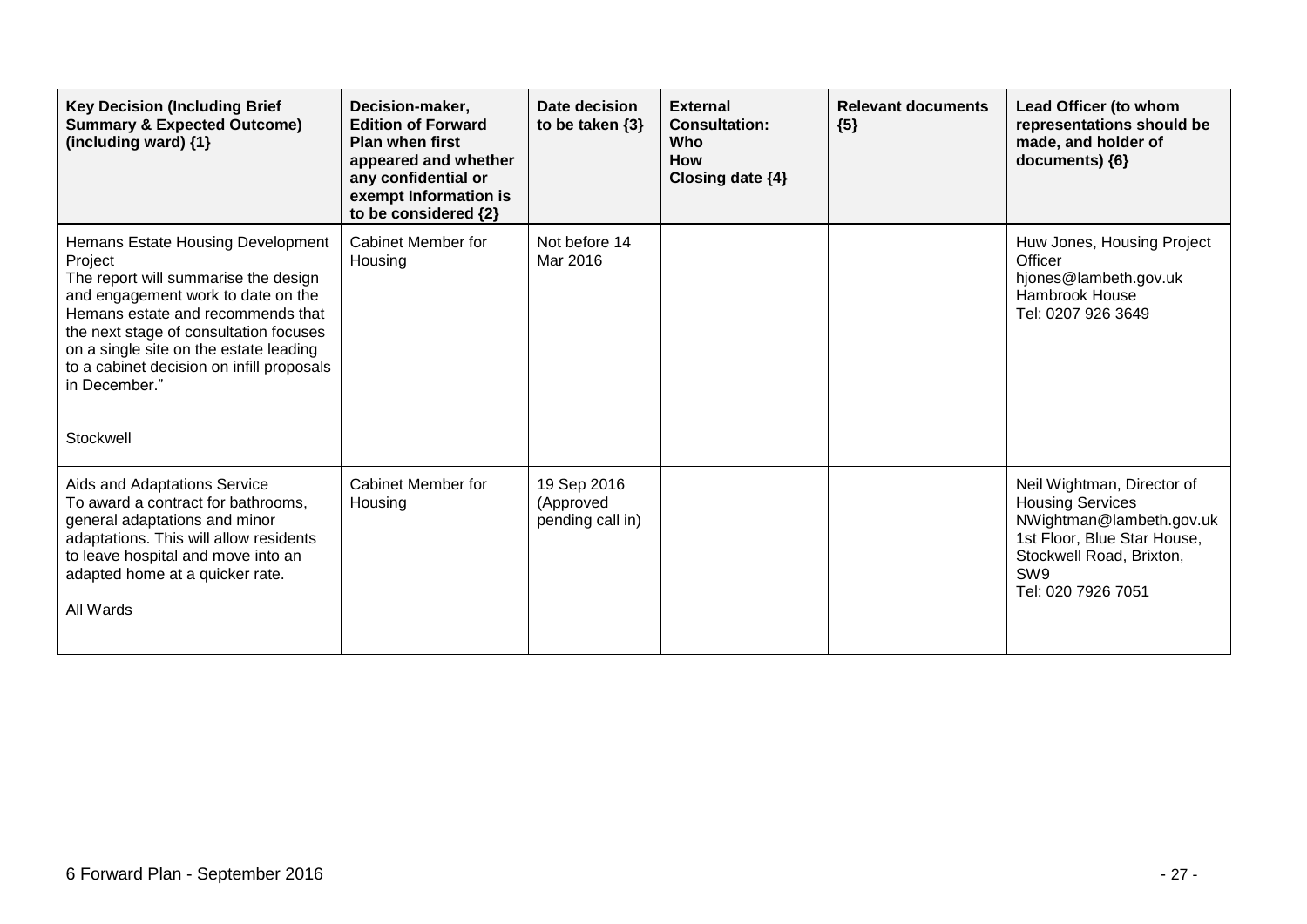| <b>Key Decision (Including Brief</b><br><b>Summary &amp; Expected Outcome)</b><br>(including ward) {1}                                                                                                                              | Decision-maker,<br><b>Edition of Forward</b><br><b>Plan when first</b><br>appeared and whether<br>any confidential or<br>exempt Information is<br>to be considered {2} | Date decision<br>to be taken $\{3\}$ | <b>External</b><br><b>Consultation:</b><br><b>Who</b><br><b>How</b><br>Closing date $\{4\}$ | <b>Relevant documents</b><br>${5}$ | Lead Officer (to whom<br>representations should be<br>made, and holder of<br>documents) ${6}$                                                                             |
|-------------------------------------------------------------------------------------------------------------------------------------------------------------------------------------------------------------------------------------|------------------------------------------------------------------------------------------------------------------------------------------------------------------------|--------------------------------------|---------------------------------------------------------------------------------------------|------------------------------------|---------------------------------------------------------------------------------------------------------------------------------------------------------------------------|
| <b>Removals and Storage Service</b><br>To award contracts for small scale<br>removals (these often need to be<br>completed quickly in order to get a<br>house ready for a new tenant) and for<br>larger scale decants.<br>All Wards | Cabinet Member for<br>Housing                                                                                                                                          | Not before 4 Apr<br>2016             |                                                                                             |                                    | Neil Wightman, Director of<br><b>Housing Services</b><br>NWightman@lambeth.gov.uk<br>1st Floor, Blue Star House,<br>Stockwell Road, Brixton,<br>SW9<br>Tel: 020 7926 7051 |
| <b>Future Considerations of Lambeth</b><br>Partnering Contracts (LPC)<br>To consider options to deliver the re-<br>procurement of LPC contracts post<br>October 2017.<br>All Wards                                                  | Cabinet Member for<br>Housing                                                                                                                                          | Not before 24<br>Oct 2016            |                                                                                             |                                    | Sumitra Gomer, Interim AD<br><b>Strategy and Regeneration</b><br>SGomer@lambeth.gov.uk<br>3rd floor, Hambrook House<br>Tel: 02079263687                                   |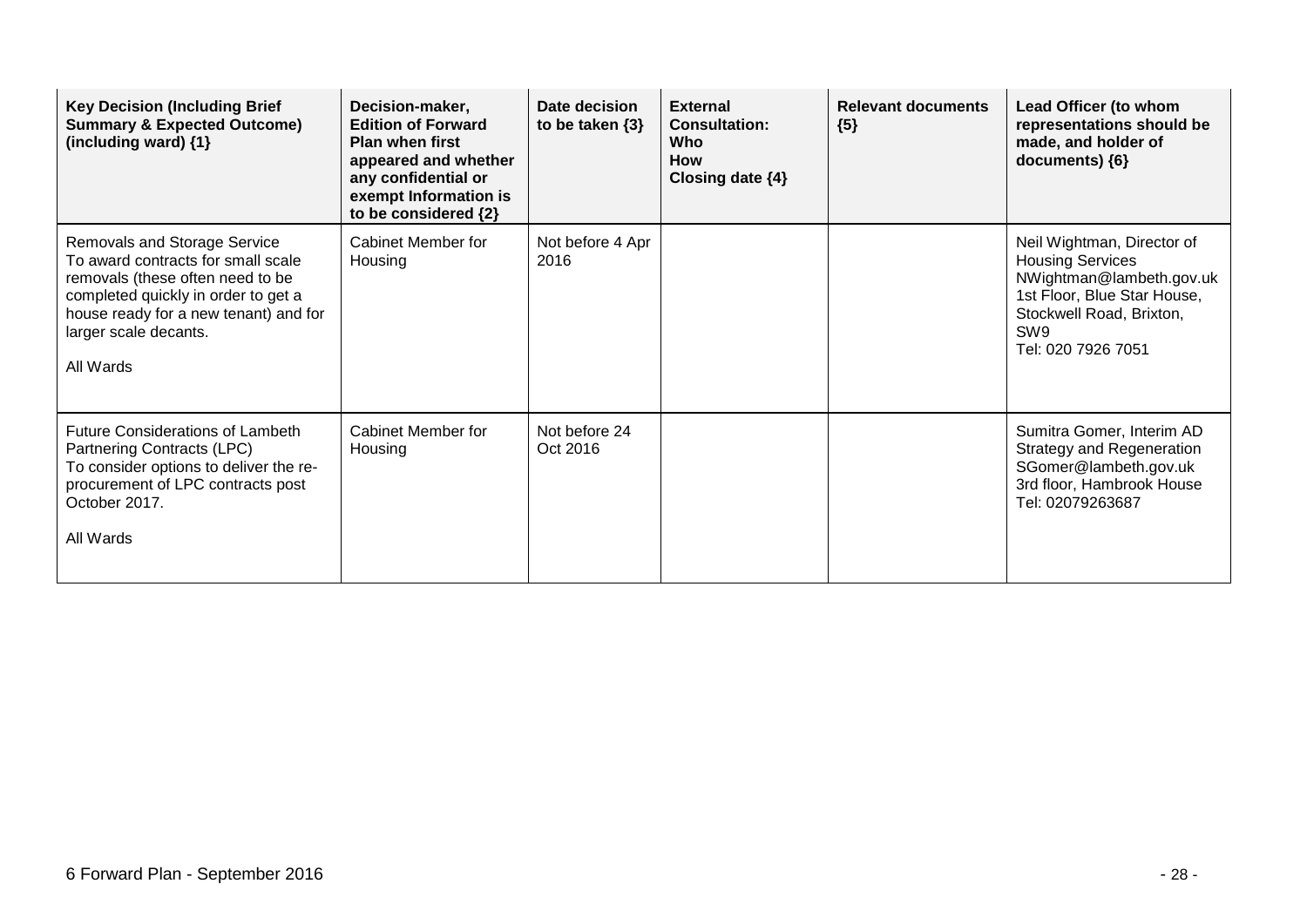| <b>Key Decision (Including Brief</b><br><b>Summary &amp; Expected Outcome)</b><br>(including ward) {1}                                                                                                                                                                                                                                                                                                                                                                                                                                                                                                               | Decision-maker,<br><b>Edition of Forward</b><br><b>Plan when first</b><br>appeared and whether<br>any confidential or<br>exempt Information is<br>to be considered {2} | <b>Date decision</b><br>to be taken $\{3\}$ | <b>External</b><br><b>Consultation:</b><br>Who<br><b>How</b><br>Closing date $\{4\}$ | <b>Relevant documents</b><br>${5}$ | Lead Officer (to whom<br>representations should be<br>made, and holder of<br>documents) ${6}$                                                                        |
|----------------------------------------------------------------------------------------------------------------------------------------------------------------------------------------------------------------------------------------------------------------------------------------------------------------------------------------------------------------------------------------------------------------------------------------------------------------------------------------------------------------------------------------------------------------------------------------------------------------------|------------------------------------------------------------------------------------------------------------------------------------------------------------------------|---------------------------------------------|--------------------------------------------------------------------------------------|------------------------------------|----------------------------------------------------------------------------------------------------------------------------------------------------------------------|
| Social Investment Property Fund -<br><b>Temporary Accommodation</b><br>To invest £15m into a Social<br>Investment Property fund for the<br>purpose of providing a more<br>affordable/cost effective form of<br>temporary accommodation. The<br>investment will be for a term of 7 years<br>and allow the council nomination<br>rights to approximately 47 units in<br>order to discharge the council's<br>statutory homeless duty. This will in<br>turn deliver savings to the council over<br>the term as well as an expected return<br>on the investment over the same<br>period of approximately £5m<br>All Wards | Cabinet Member for<br>Housing                                                                                                                                          | Not before 24<br>Oct 2016                   |                                                                                      |                                    | Mandy Green (Associate<br>Director Commissioning),<br><b>Assistant Director</b><br><b>Accommodation &amp; Property</b><br>mgreen3@lambeth.gov.uk<br>Tel: 02079267020 |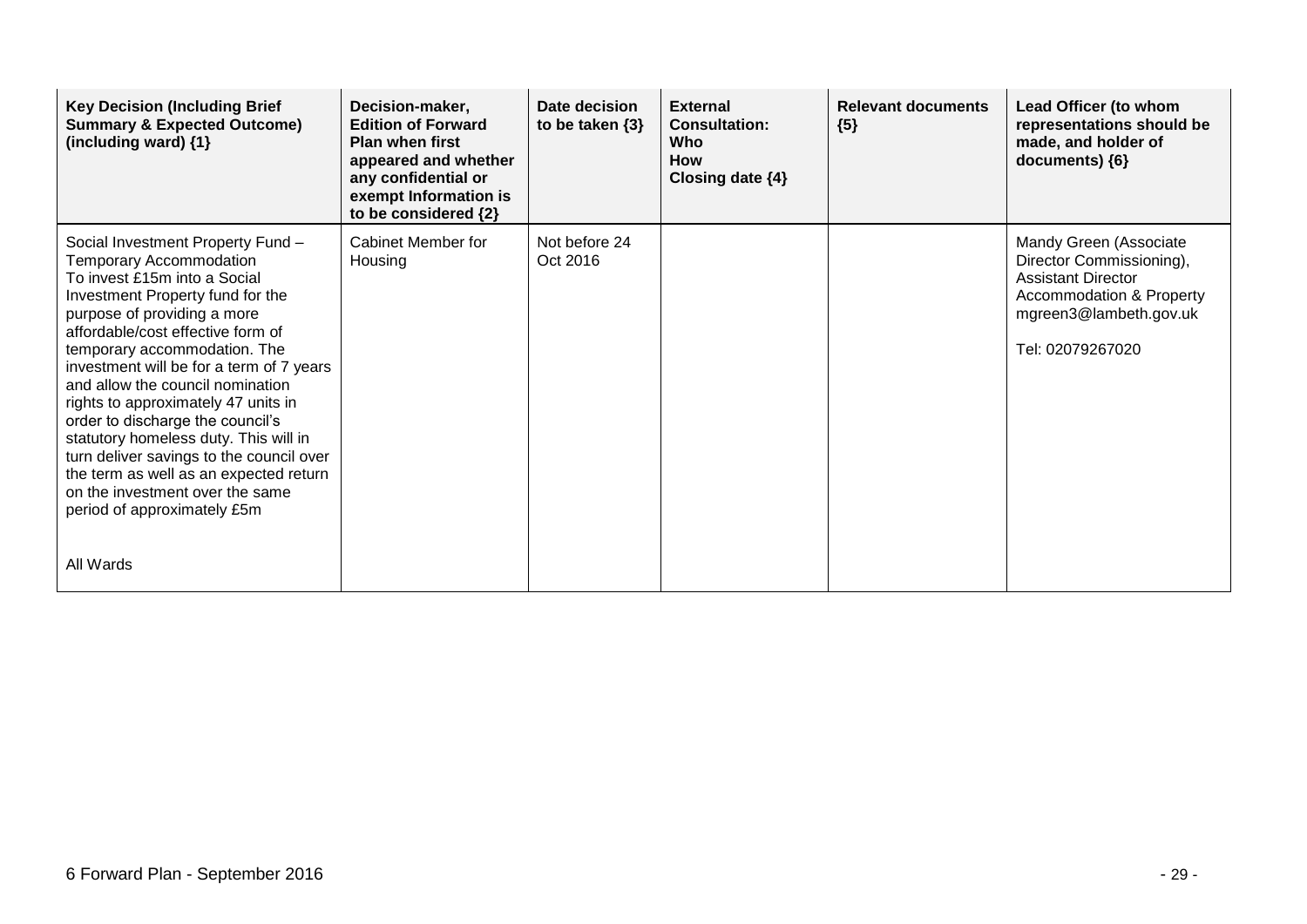| <b>Key Decision (Including Brief)</b><br>Decision-maker,<br><b>Summary &amp; Expected Outcome)</b><br><b>Edition of Forward</b><br><b>Plan when first</b><br>(including ward) $\{1\}$<br>appeared and whether<br>any confidential or<br>exempt Information is<br>to be considered {2} | Date decision<br>to be taken $\{3\}$ | <b>External</b><br><b>Consultation:</b><br>Who<br><b>How</b><br>Closing date $\{4\}$ | <b>Relevant documents</b><br>${5}$ | Lead Officer (to whom<br>representations should be<br>made, and holder of<br>$documents)$ {6} |
|---------------------------------------------------------------------------------------------------------------------------------------------------------------------------------------------------------------------------------------------------------------------------------------|--------------------------------------|--------------------------------------------------------------------------------------|------------------------------------|-----------------------------------------------------------------------------------------------|
|---------------------------------------------------------------------------------------------------------------------------------------------------------------------------------------------------------------------------------------------------------------------------------------|--------------------------------------|--------------------------------------------------------------------------------------|------------------------------------|-----------------------------------------------------------------------------------------------|

## **Regeneration, Business and Culture**

| <b>Transforming Vauxhall Funding</b><br>Agreement<br>To formalise the actual funding<br>amount and funding profiling<br>agreement in regard to the Council's<br>£12m contribution towards the project.<br>The Cabinet decision is also required<br>to formally allocate £12m to the<br>Capital Investment Programme (CIP)<br>and Capital Pipeline. | Cabinet Member for<br>Regeneration, Business<br>and Culture<br>18 September 2015 | Not before 1<br>Feb 2016 | <b>Transforming Vauxhall</b><br><b>Funding Agreement</b> | Conor McDonagh, Delivery<br>Lead - Regeneration<br>cmcdonagh@lambeth.gov.uk<br>1st Floor, Phoenix House, 10<br>Wandsworth Road, London,<br>SW8 2LL<br>Tel: 020 7926 5980 |
|----------------------------------------------------------------------------------------------------------------------------------------------------------------------------------------------------------------------------------------------------------------------------------------------------------------------------------------------------|----------------------------------------------------------------------------------|--------------------------|----------------------------------------------------------|--------------------------------------------------------------------------------------------------------------------------------------------------------------------------|
| This follows a Cabinet Member<br>delegated decision taken on 7 April<br>2015, whereby the Council's financial<br>contribution of £12m towards the<br>project was agreed in principle.                                                                                                                                                              |                                                                                  |                          |                                                          |                                                                                                                                                                          |
| Oval; Prince's                                                                                                                                                                                                                                                                                                                                     |                                                                                  |                          |                                                          |                                                                                                                                                                          |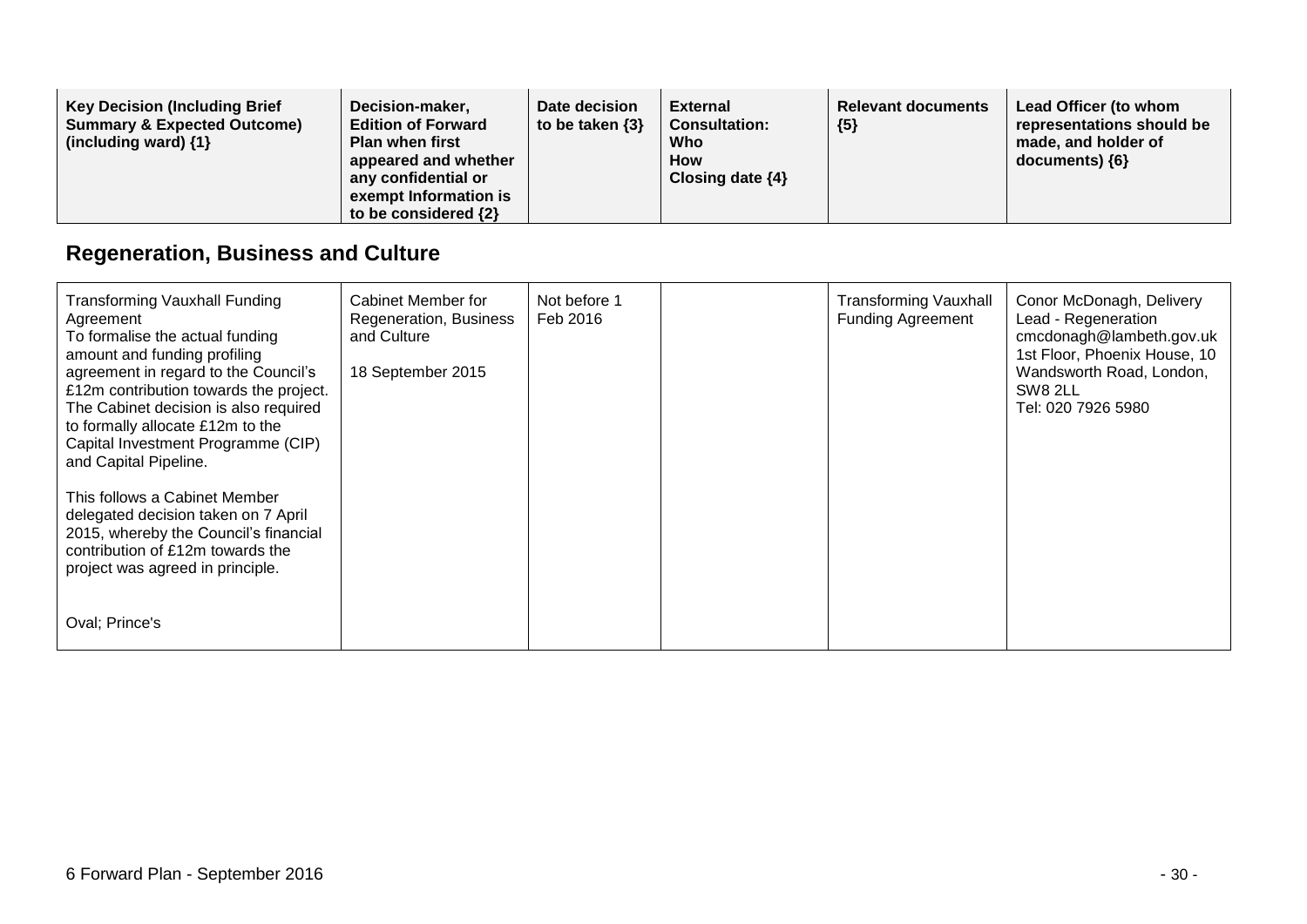| <b>Key Decision (Including Brief</b><br><b>Summary &amp; Expected Outcome)</b><br>(including ward) {1}                                                                                                                                                                                                                                                                                                                               | Decision-maker,<br><b>Edition of Forward</b><br><b>Plan when first</b><br>appeared and whether<br>any confidential or<br>exempt Information is<br>to be considered {2} | Date decision<br>to be taken $\{3\}$ | <b>External</b><br><b>Consultation:</b><br><b>Who</b><br><b>How</b><br>Closing date {4} | <b>Relevant documents</b><br>${5}$ | Lead Officer (to whom<br>representations should be<br>made, and holder of<br>documents) {6}                                                                                                |
|--------------------------------------------------------------------------------------------------------------------------------------------------------------------------------------------------------------------------------------------------------------------------------------------------------------------------------------------------------------------------------------------------------------------------------------|------------------------------------------------------------------------------------------------------------------------------------------------------------------------|--------------------------------------|-----------------------------------------------------------------------------------------|------------------------------------|--------------------------------------------------------------------------------------------------------------------------------------------------------------------------------------------|
| <b>Brixton Recreation Centre</b><br>Appointment of Contractor from the<br>Scape Framework to carry out<br>urgently required repairs and<br>refurbishment to the Brixton<br><b>Recreation Centre.</b><br>Coldharbour                                                                                                                                                                                                                  | Cabinet Member for<br>Regeneration, Business<br>and Culture                                                                                                            | Not before 22<br>Feb 2016            |                                                                                         |                                    | Mike Pocock, Delivery<br>Director, Business, Growth<br>and Regeneration<br>mpocock@lambeth.gov.uk<br>International House,<br>Canterbury Crescent,<br>London, SW9 7QE<br>Tel: 020 7926 3228 |
| Loughborough Junction London<br>Regeneration Fund workspace project<br>Formal approval for the allocation of<br>£1,644,388 of capital grant (from the<br>GLA's London Regeneration Fund) to<br>build affordable workspace on a<br>council-owned site, and in rail arches,<br>in Loughborough Junction. The funds<br>can only be spent on this project,<br>which formed the basis of the<br>successful bid to the GLA.<br>Coldharbour | <b>Cabinet Member for</b><br>Regeneration, Business<br>and Culture                                                                                                     | Not before 7<br>Mar 2016             |                                                                                         |                                    | Tom Bridgman<br>tbridgman@lambeth.gov.uk                                                                                                                                                   |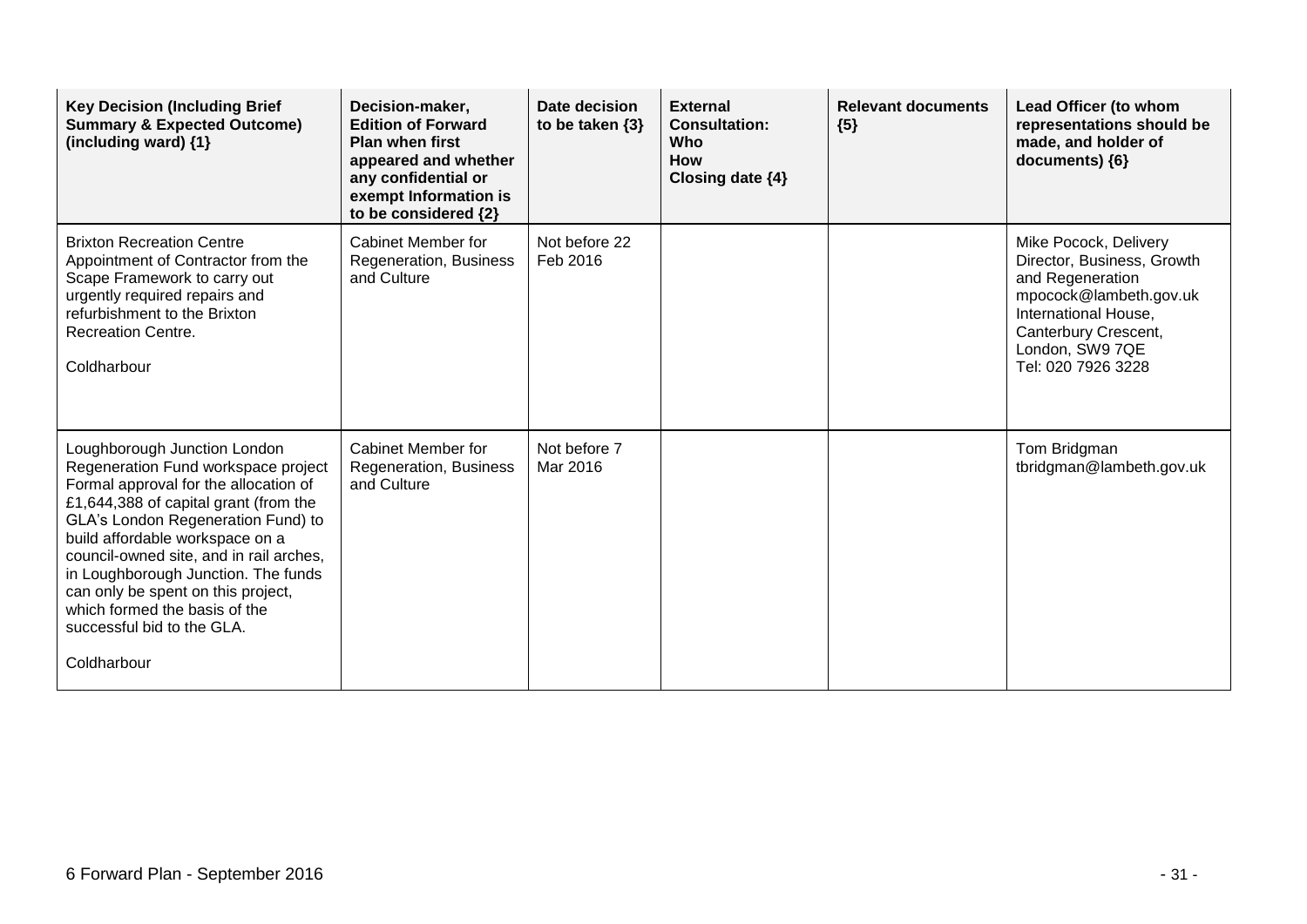| <b>Key Decision (Including Brief</b><br><b>Summary &amp; Expected Outcome)</b><br>(including ward) {1}                                                                                                                                                                                                                                                                                                                                                                                                                                                               | Decision-maker,<br><b>Edition of Forward</b><br><b>Plan when first</b><br>appeared and whether<br>any confidential or<br>exempt Information is<br>to be considered {2} | Date decision<br>to be taken $\{3\}$ | <b>External</b><br><b>Consultation:</b><br><b>Who</b><br><b>How</b><br>Closing date {4} | <b>Relevant documents</b><br>${5}$ | Lead Officer (to whom<br>representations should be<br>made, and holder of<br>documents) {6}                                                                      |
|----------------------------------------------------------------------------------------------------------------------------------------------------------------------------------------------------------------------------------------------------------------------------------------------------------------------------------------------------------------------------------------------------------------------------------------------------------------------------------------------------------------------------------------------------------------------|------------------------------------------------------------------------------------------------------------------------------------------------------------------------|--------------------------------------|-----------------------------------------------------------------------------------------|------------------------------------|------------------------------------------------------------------------------------------------------------------------------------------------------------------|
| Jubilee Gardens - Revenue and<br>Maintenance Report<br>To approve payment to the Jubilee<br><b>Gardens Trust from Section 106</b><br>contributions for the maintenance<br>and management of Jubilee<br>Gardens.<br>Bishop's                                                                                                                                                                                                                                                                                                                                          | Cabinet Member for<br>Regeneration, Business<br>and Culture                                                                                                            | 26 Sep 2016                          |                                                                                         |                                    | Steven Wong, Principal<br><b>Highways Engineer</b><br>SWong1@lambeth.gov.uk<br><b>Blue Star House</b><br>Tel: 020 7926 0388                                      |
| Vauxhall One Business Improvement<br>District (BID) Proposal<br>is required to 'formally consider and<br>endorse the Vauxhall One BID<br>proposal, and instruct the Returning<br>Officer to hold the necessary renewal<br>ballot'.<br>The council is statutorily bound to<br>consider the BID proposal and hold a<br>ballot on the BIDs behalf unless the<br>proposal conflicts any formally<br>adopted and published policy by the<br>council or it is likely to have a<br>significantly disproportionate financial<br>burden on any person or class of<br>persons. | Cabinet Member for<br>Regeneration, Business<br>and Culture                                                                                                            | Not before 10<br>Oct 2016            |                                                                                         |                                    | Sandra Roebuck, Assistant<br>Director - Investment and<br>Growth<br>SRoebuck@lambeth.gov.uk<br>Physical Regeneration,<br>Lambeth Town Hall<br>Tel: 020 7926 2594 |
| Prince's                                                                                                                                                                                                                                                                                                                                                                                                                                                                                                                                                             |                                                                                                                                                                        |                                      |                                                                                         |                                    |                                                                                                                                                                  |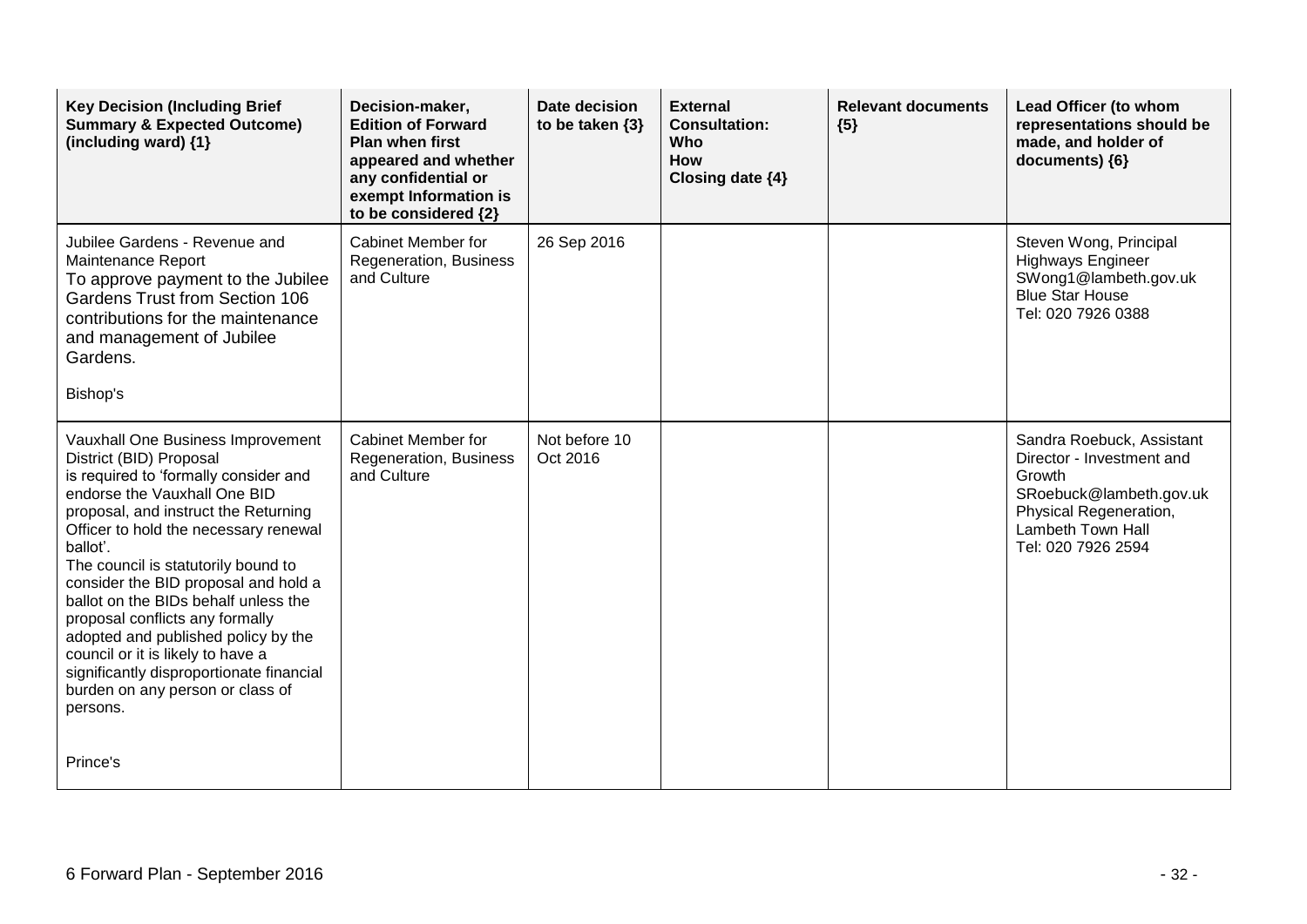| <b>Key Decision (Including Brief</b><br><b>Summary &amp; Expected Outcome)</b><br>(including ward) {1}                                                                                                                                                                                                                                                                                               | Decision-maker,<br><b>Edition of Forward</b><br><b>Plan when first</b><br>appeared and whether<br>any confidential or<br>exempt Information is<br>to be considered {2} | Date decision<br>to be taken $\{3\}$ | <b>External</b><br><b>Consultation:</b><br><b>Who</b><br><b>How</b><br>Closing date {4} | <b>Relevant documents</b><br>${5}$ | Lead Officer (to whom<br>representations should be<br>made, and holder of<br>documents) ${6}$                                                                             |
|------------------------------------------------------------------------------------------------------------------------------------------------------------------------------------------------------------------------------------------------------------------------------------------------------------------------------------------------------------------------------------------------------|------------------------------------------------------------------------------------------------------------------------------------------------------------------------|--------------------------------------|-----------------------------------------------------------------------------------------|------------------------------------|---------------------------------------------------------------------------------------------------------------------------------------------------------------------------|
| Lambeth Development Viability<br><b>Supplementary Planning Document</b><br>Approval to undertake public<br>consultation on the draft Development<br>Viability SPD.<br>All Wards                                                                                                                                                                                                                      | Cabinet Member for<br>Regeneration, Business<br>and Culture                                                                                                            | Not before 24<br>Oct 2016            |                                                                                         |                                    | Catherine Carpenter,<br><b>Principal Planning Policy</b><br>Officer<br>ccarpenter@lambeth.gov.uk<br>1st Floor, Phoenix House, 10<br>Wandsworth Road<br>Tel: 020 7926 1251 |
| Stockwell, Vassall, Larkhall Co-<br>operative Local Investment Plan<br>This report will set out the priorities for<br>infrastructure investment in Stockwell.<br>Vassall and Larkhall wards for the<br>next three years. Priorities have been<br>informed by public consultation from<br>26 May to 8 July 2016, and have been<br>agreed with local ward councillors.<br>Larkhall; Stockwell; Vassall | Cabinet Member for<br>Regeneration, Business<br>and Culture                                                                                                            | Not before 24<br>Oct 2016            |                                                                                         |                                    | Sandra Roebuck, Assistant<br>Director - Investment and<br>Growth<br>SRoebuck@lambeth.gov.uk<br>Physical Regeneration,<br>Lambeth Town Hall<br>Tel: 020 7926 2594          |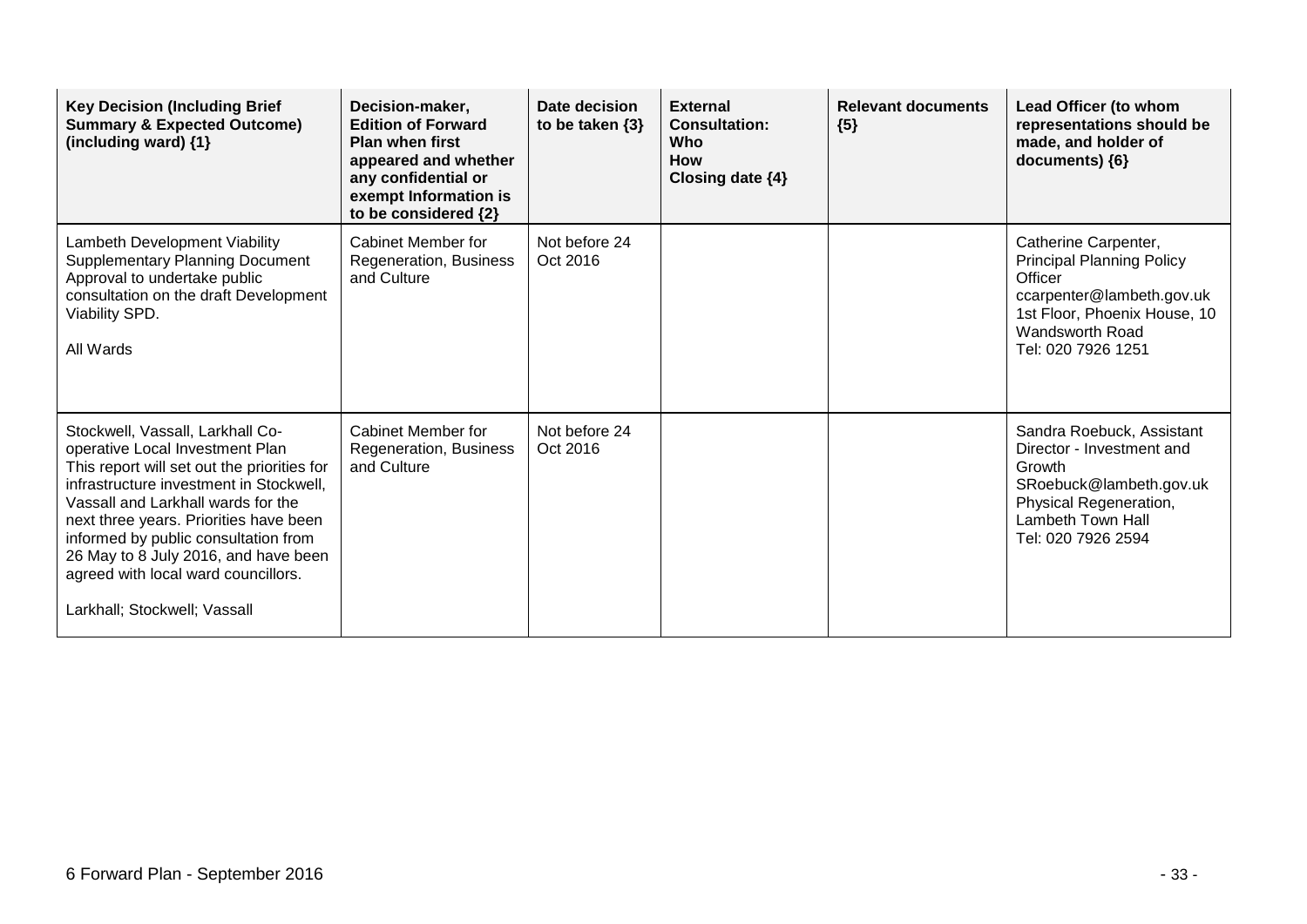| <b>Key Decision (Including Brief</b><br><b>Summary &amp; Expected Outcome)</b><br>(including ward) {1}                                                                                                                                                                            | Decision-maker,<br><b>Edition of Forward</b><br><b>Plan when first</b><br>appeared and whether<br>any confidential or<br>exempt Information is<br>to be considered {2} | Date decision<br>to be taken $\{3\}$ | <b>External</b><br><b>Consultation:</b><br>Who<br><b>How</b><br>Closing date $\{4\}$ | <b>Relevant documents</b><br>${5}$ | Lead Officer (to whom<br>representations should be<br>made, and holder of<br>documents) ${6}$                                       |
|-----------------------------------------------------------------------------------------------------------------------------------------------------------------------------------------------------------------------------------------------------------------------------------|------------------------------------------------------------------------------------------------------------------------------------------------------------------------|--------------------------------------|--------------------------------------------------------------------------------------|------------------------------------|-------------------------------------------------------------------------------------------------------------------------------------|
| Co-operative Local Investment Plans:<br>Delivery framework<br>To agree the for delivering CLIPS<br>across all CLIP areas in the borough<br>following evaluation of the pilot CLIP<br>covering Stockwell, Vassall and<br>Larkhall wards which will be<br>concluded in autumn 2016. | Cabinet Member for<br>Regeneration, Business<br>and Culture                                                                                                            | Not before 24<br>Oct 2016            |                                                                                      |                                    | Trisha Boland, Co-operative<br><b>Council Implementation Lead</b><br>TBoland@lambeth.gov.uk<br>Hambrook House<br>Tel: 020 7926 3481 |
| All Wards                                                                                                                                                                                                                                                                         |                                                                                                                                                                        |                                      |                                                                                      |                                    |                                                                                                                                     |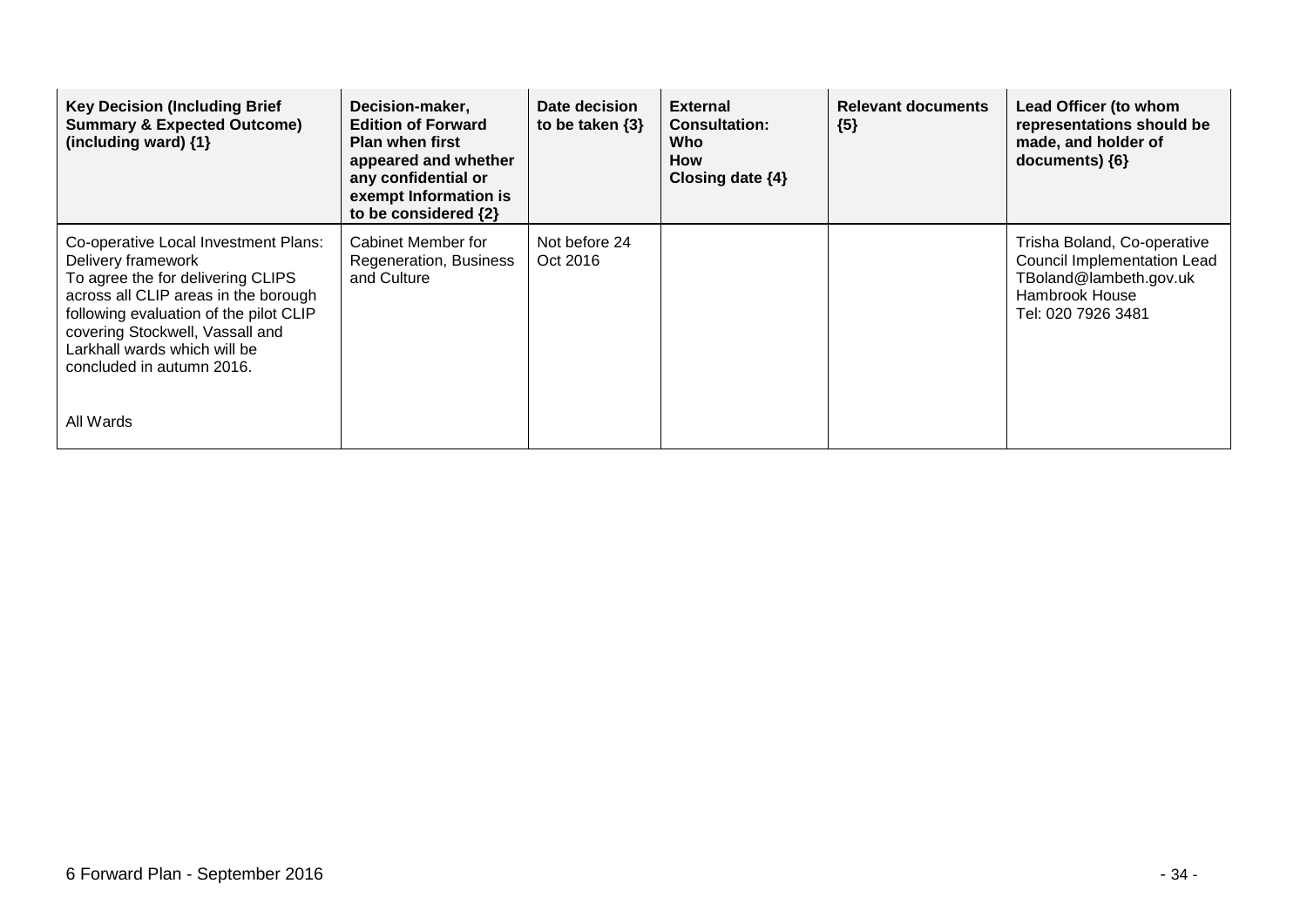| <b>Key Decision (Including Brief)</b><br>Decision-maker,<br><b>Summary &amp; Expected Outcome)</b><br><b>Edition of Forward</b><br>(including ward) $\{1\}$<br><b>Plan when first</b><br>appeared and whether<br>any confidential or<br>exempt Information is<br>to be considered {2} | Date decision<br><b>External</b><br>to be taken $\{3\}$<br><b>Consultation:</b><br>Who<br><b>How</b><br>Closing date $\{4\}$ | <b>Relevant documents</b><br>${5}$ | Lead Officer (to whom<br>representations should be<br>made, and holder of<br>$documents)$ {6} |
|---------------------------------------------------------------------------------------------------------------------------------------------------------------------------------------------------------------------------------------------------------------------------------------|------------------------------------------------------------------------------------------------------------------------------|------------------------------------|-----------------------------------------------------------------------------------------------|
|---------------------------------------------------------------------------------------------------------------------------------------------------------------------------------------------------------------------------------------------------------------------------------------|------------------------------------------------------------------------------------------------------------------------------|------------------------------------|-----------------------------------------------------------------------------------------------|

#### **Children and Schools**

| Main works contract for the Capital<br>Maintenance Programme at Lambeth<br>schools                                                                                                                                                                                                                                                                                                                                                                                       | Cabinet Member for<br>Children and Schools                                                                                                                          | Not before 23<br>May 2016 |  | <b>Peter Dawes</b><br>PDawes@lambeth.gov.uk |
|--------------------------------------------------------------------------------------------------------------------------------------------------------------------------------------------------------------------------------------------------------------------------------------------------------------------------------------------------------------------------------------------------------------------------------------------------------------------------|---------------------------------------------------------------------------------------------------------------------------------------------------------------------|---------------------------|--|---------------------------------------------|
| To agree a series of essential works<br>contracts under the planned "Capital<br>Maintenance Programme". Comprised<br>of primarily health and safety and<br>maintenance works, for example<br>replacement / repair of roofs and<br>windows, upgrade of mechanical &<br>electrical services, envelope repairs,<br>and general building works repairs.<br>These works are required and<br>essential to protect and extend the life<br>of the schools services & facilities. | Part exempt<br>Information relating to<br>the financial or business<br>affairs of any particular<br>person (including the<br>authority holding that<br>information) |                           |  |                                             |
| The anticipated cost of the contract is<br>still subject to the current scoping<br>exercise taking place, but it is thought<br>the works package will be in the<br>region of £4m.                                                                                                                                                                                                                                                                                        |                                                                                                                                                                     |                           |  |                                             |
| All Wards                                                                                                                                                                                                                                                                                                                                                                                                                                                                |                                                                                                                                                                     |                           |  |                                             |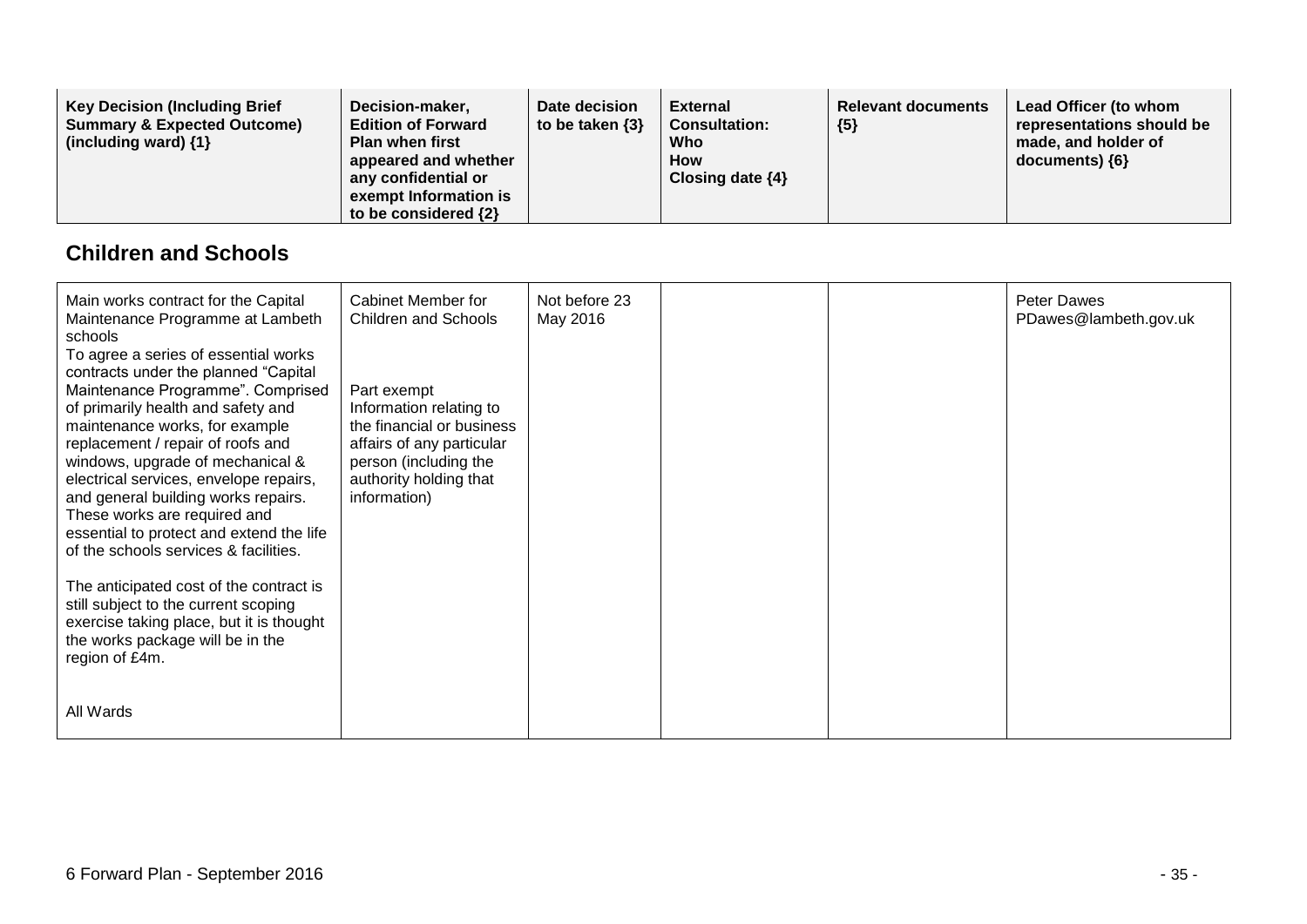| <b>Key Decision (Including Brief</b><br><b>Summary &amp; Expected Outcome)</b><br>(including ward) $\{1\}$                                                                                                                                                                                                                                                                                                                                                                                                          | Decision-maker,<br><b>Edition of Forward</b><br><b>Plan when first</b><br>appeared and whether<br>any confidential or<br>exempt Information is<br>to be considered {2} | Date decision<br>to be taken $\{3\}$ | <b>External</b><br><b>Consultation:</b><br>Who<br>How<br>Closing date $\{4\}$ | <b>Relevant documents</b><br>${5}$ | Lead Officer (to whom<br>representations should be<br>made, and holder of<br>documents) {6}                                                                                  |
|---------------------------------------------------------------------------------------------------------------------------------------------------------------------------------------------------------------------------------------------------------------------------------------------------------------------------------------------------------------------------------------------------------------------------------------------------------------------------------------------------------------------|------------------------------------------------------------------------------------------------------------------------------------------------------------------------|--------------------------------------|-------------------------------------------------------------------------------|------------------------------------|------------------------------------------------------------------------------------------------------------------------------------------------------------------------------|
| <b>Construction of Woodmansterne</b><br><b>School Secondary Department</b><br>A - To appoint lead consultant,<br>architect and cost consultant to design<br>the new secondary school department<br>and assist with the procurement and<br>management of the construction<br>Contractors<br>B - To procure a suitable contractor<br>through a compliant procurement<br>process to design and build the<br>secondary school department,<br>including obtaining full planning<br>permission.<br><b>Streatham South</b> | <b>Cabinet Member for</b><br><b>Children and Schools</b>                                                                                                               | Not before 27<br>Jun 2016            |                                                                               |                                    | Alan Westlake<br>AWestlake@lambeth.gov.uk                                                                                                                                    |
| Establishing an integrated gateway for<br>homeless 16-21 year-olds<br>This decision will enable the Council<br>to implement an integrated gateway<br>and assessment process for all young<br>people aged 16-21 that are homeless<br>or at risk of homelessness, run jointly<br>by Housing and Children's Services.<br>All Wards                                                                                                                                                                                     | Deputy Cabinet Member<br>for Children and<br><b>Schools</b>                                                                                                            | Not before 10<br>Jul 2016            |                                                                               |                                    | <b>Emily Newell, Commissioning</b><br>Officer, Strategy &<br>Commissioning: Housing &<br>Communities<br>ENewell@lambeth.gov.uk<br><b>Phoenix House</b><br>Tel: 0207 926 0973 |